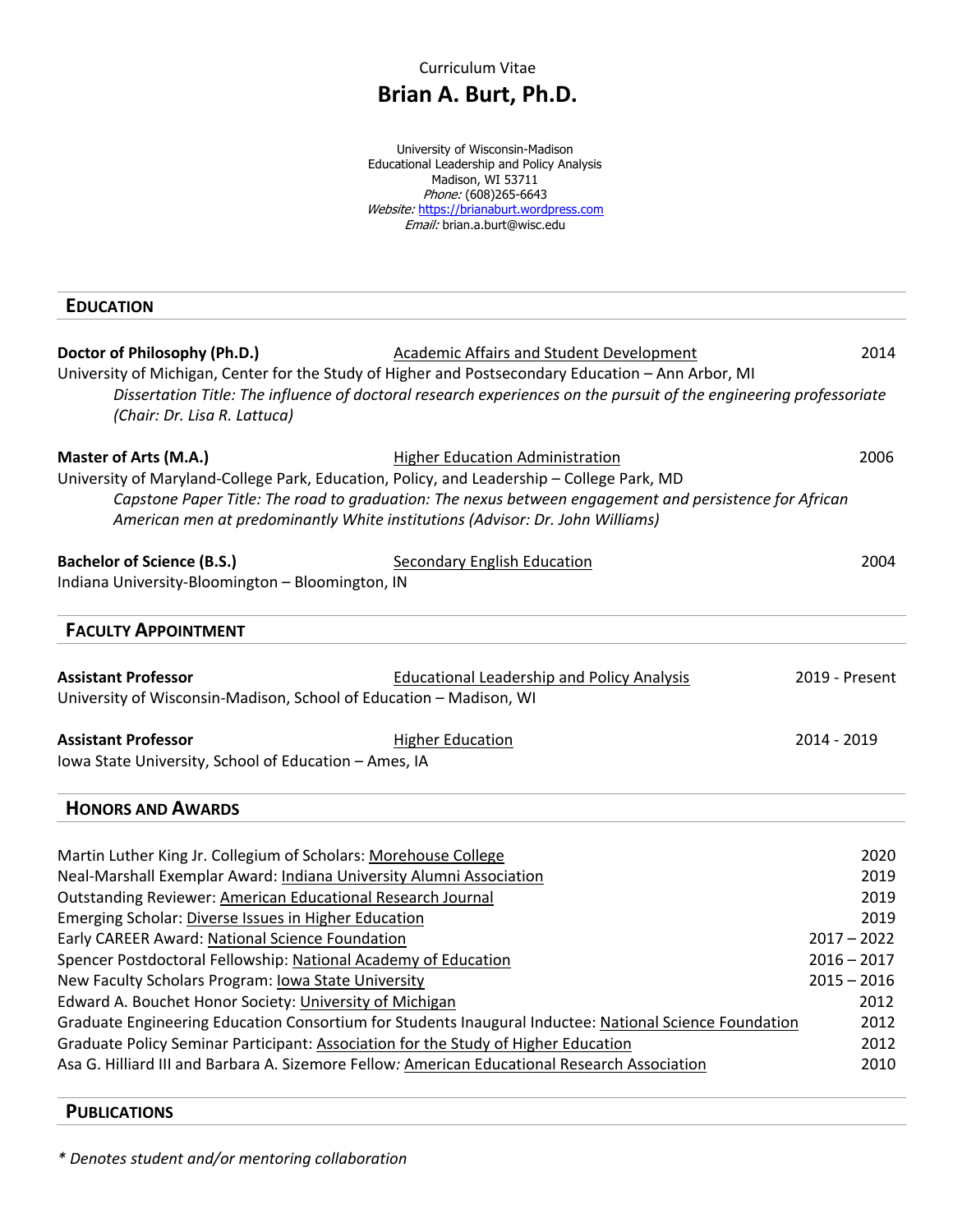Peer Reviewed Articles

- 1. **Burt, B.A.** (in press). Broadening participation in the engineering professoriate: Influences on Allen's journey in developing professorial intentions. *Journal of Engineering Education*
- 2. **Burt, B.A.,** \*Roberson, J., \*Johnson, J., & \*Bonanno, A. (in press). Black men in engineering graduate programs: A theoretical model of the motivation to persist. *Teachers College Record*.
- 3. **Burt, B.A.,** \*McKen, A., \*Burkhart, J., \*Hormell, J., & \*Knight, A. (2019). Black men in engineering graduate education: Experiencing and coping with racial microaggressions within the advisor-advisee relationship. *Journal of Negro Education, 88*(4), 493-508*.*
- 4. Williams, K.L, Mustafaa, F., & **Burt, B.A.** (2019). Black Males and Early Math Achievement: A Holistic Examination of Students' Strengths and Role Strain with Policy Implications. *Journal of Women and Minorities in Science and Engineering, 25*(4), 325-352*.*
- 5. **Burt, B.A.** (2019) Toward a theory of engineering professorial intentions: The role of research group experiences. *American Educational Research Journal, 56*(2), 289-332*.*  https://doi.org/10.3102/0002831218791467.
- 6. Williams, K.L., **Burt, B.A**., **\***Clay, K., & Bridges, B.K. (2019). Stories untold: Counter-narratives to anti-Blackness and deficit-oriented discourse concerning HBCUs. *American Educational Research Journal, 56*(2), 556-599*.* https://doi.org/10.3102/0002831218802776.
- 7. **Burt, B.A.,** Williams, K.L., & \*Palmer, G. J. M. (2019). It takes a village: The role of emic and etic adaptive strengths on the persistence of Black men in engineering graduate programs. *American Educational Research Journal, 56*(1), 39-74*.* https://doi.org/10.3102/0002831218789595
- 8. **Burt, B.A.,** & \*Johnson, J. (2018). Origins of STEM interest for Black male graduate students in engineering. *School Science and Mathematics, 118*(6), 257-270. DOI: https://doi.org/10.1111/ssm.12294
- 9. **Burt, B.A.,** Williams, K.L., & Smith, W.A. (2018). Into the storm: Ecological and sociological impediments to Black males' persistence in engineering graduate programs. *American Educational Research Journal, 55*(5), 965-1006. *DOI:* https://doi.org/10.3102/0002831218763587
- 10. **Burt, B.A.,** & Baber, L.D**.** (2018). The power of language: Exploring foundations of neoliberalism in federal financial aid policy. *Journal of Negro Education, 87*(2), 140-153*.*
- 11. **Burt, B.A.,** \*Lundgren, K, & \*Schroetter, J. (2017). Learning from within: A longitudinal case study of an education research group. *Studies in Graduate and Postdoctoral Education, 8*(2), 128-143.
- 12. **Burt, B.A., \***Knight, A., & \*Roberson, J. (2017). Racializing experiences of foreign-born and ethnically diverse Black male engineering graduate students: Implications for student affairs practice, policy, and research. *Journal of International Students, 7*(4), 925-943.
- 13. **Burt, B.A.** (2017). Learning competencies through engineering research group experiences. *Studies in Graduate and Postdoctoral Education, 8*(1), 48-64.
- 14. Williams, K.L., **Burt, B.A.**, Hilton, A. (2016). Math achievement: A role strain and adaptive strengths approach. *Journal for Multicultural Education*, *10*(3), 368-383.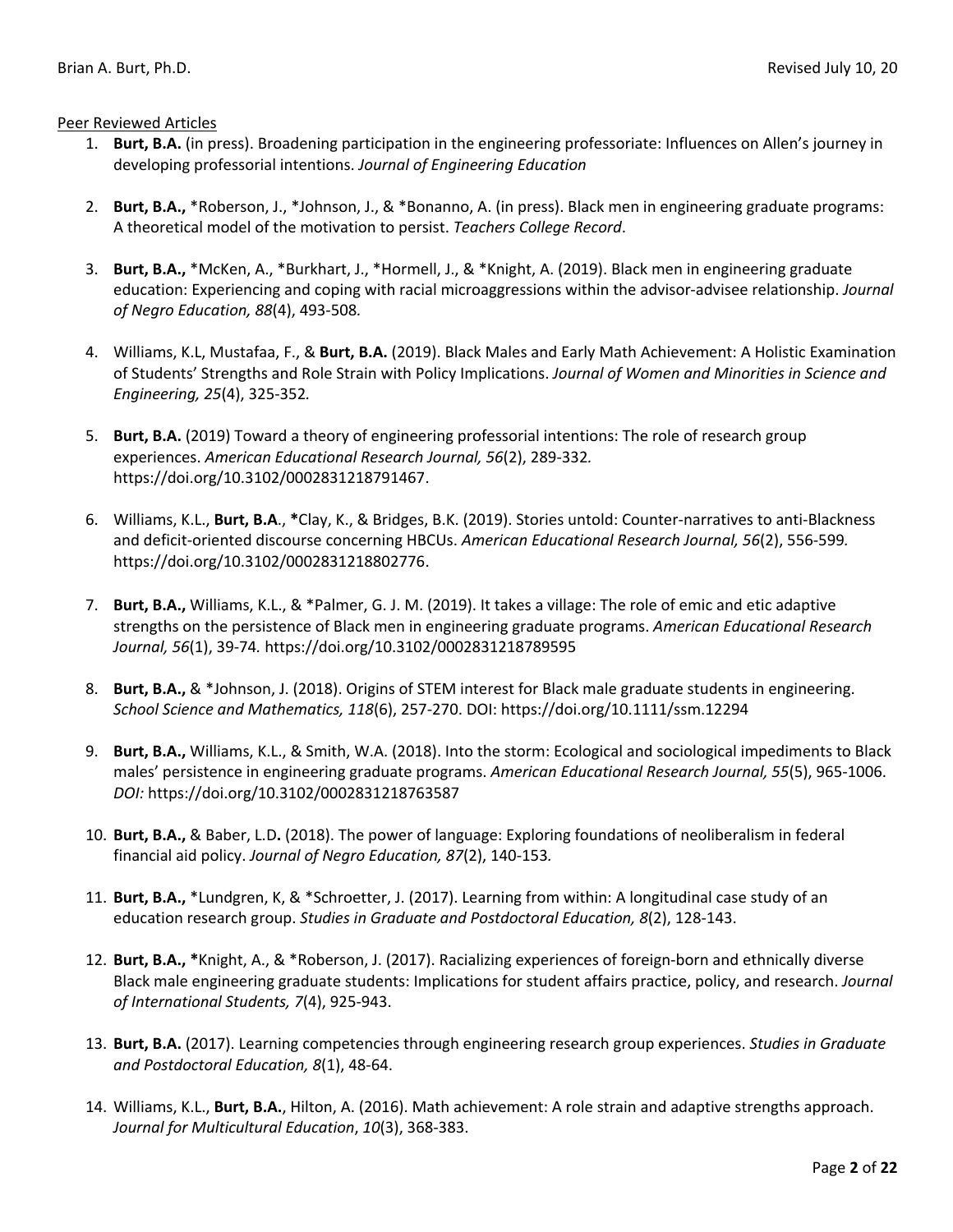- 15. **Burt, B.A.**, Carpenter, D.D., Holsapple, M.A., Finelli, C.J., Bielby, R.M., Sutkus, J.A. & Harding, T.S. (2013). Out-ofclassroom experiences: Bridging the disconnect between the classroom, the engineering workforce, and ethical development. *International Journal of Engineering Education, 29*(3), 714-725*.*
- 16. Finelli, C.J., Holsapple, M.A., Ra, E., Bielby, R., **Burt, B.A.**, Carpenter, D.D., Harding, T.S., & Sutkus, J.A. (2012). An assessment of engineering students' curricular and co-curricular experiences and their ethical development. *Journal of Engineering Education*, *101*(3), 469-494.

#### Book Chapters

- 17. **Burt, B.A.** (forthcoming). Demystifying the monolithic Black male mystique: Advancing a research agenda on Black men in engineering graduate programs. In P. Felder, M. Barker, & M. Gasman (Eds.) *SANKOFA: Exploring the Racial and Cultural Implications for Doctoral Education from the African American Perspective*. Albany, NY: SUNY Press.
- 18. **Burt, B.A.** (2019). Challenging transitions: Reflecting back, projecting forward. In B. Wright, N. Byan, C. Sewell, K. Thomas, L. Yates, C. Barrett, & M. Robinson (Eds.) *Gumbo for the Soul: Males of Color Share Their Stories, Meditations, Affirmations, and Inspirations (Contemporary Perspectives on Multicultural Gifted Education)* (289- 293)*.* Charlotte, NC: Information Age Publishing.
- 19. Campbell, C.A., Dortch, D., & **Burt, B.A**. (2018). Reframing rigor: A modern look at challenge and support in higher education. In C. Campbell (Ed.) *Reframing Rigor: New Understandings for Equity and Student Success* (pp. 11-23). New Directions for Higher Education 181.
- 20. **Burt, B.A.**, & Schuh, J.H. (2016). Strategic planning and finance in student affairs. In J.H. Schuh, S.R. Jones, & V. Torres (Eds.) Student Services: A Handbook for the Profession (6<sup>th</sup> edition) (pp. 308-326). San Francisco, CA: Jossey-Bass.
- 21. Fries-Britt, S.R., Johnson, J. & **Burt, B.A.** (2013). To be wholly oneself. Black students in STEM fields. In T.L. Strayhorn (Ed.) *Living at the Intersections: Social Identities and Black Collegians (pp. 21-39)*. Charlotte, NC: Information Age Publishing.
- 22. Fries-Britt, S.R., **Burt, B.A.**, & Franklin, K. (2012). Establishing critical relationships: How Black males persist in physics at HBCUs. In R.T. Palmer, R.T. & J.L. Wood (Eds.) *Black Men in Black Colleges: Implications for Diversity, Recruitment, Support, and Retention (pp. 71-88).* New York, NY: Routledge.

#### Briefs

- 23. Apkarian, N., Bonds, M.D., Quardokus Fisher, K., & **Burt, B.A.** (2019). Guide to inclusion awareness in the organization of knowledge. https://d32ogoqmya1dw8.cloudfront.net/files/ASCN/posts/inclusion\_awareness\_guide\_0.v2.pdf
- 24. **Burt, B.A.,** \*Stone, B., & \*Motshubi, R. (2019). Theory and research on STEM undergraduate research experiences. http://www.iinspirelsamp.org/wp-content/uploads/2019/12/Research-Brief-3-7.11.19.pdf

#### Op-Eds and Blog Posts

25. **Burt, B.A.,** \*Lundgren, K, & \*Schroetter, J. (2018). Behind the research with SGPE. http://www.emeraldgrouppublishing.com/promo/pdf/journals/sgpe\_blog.pdf

#### Book Review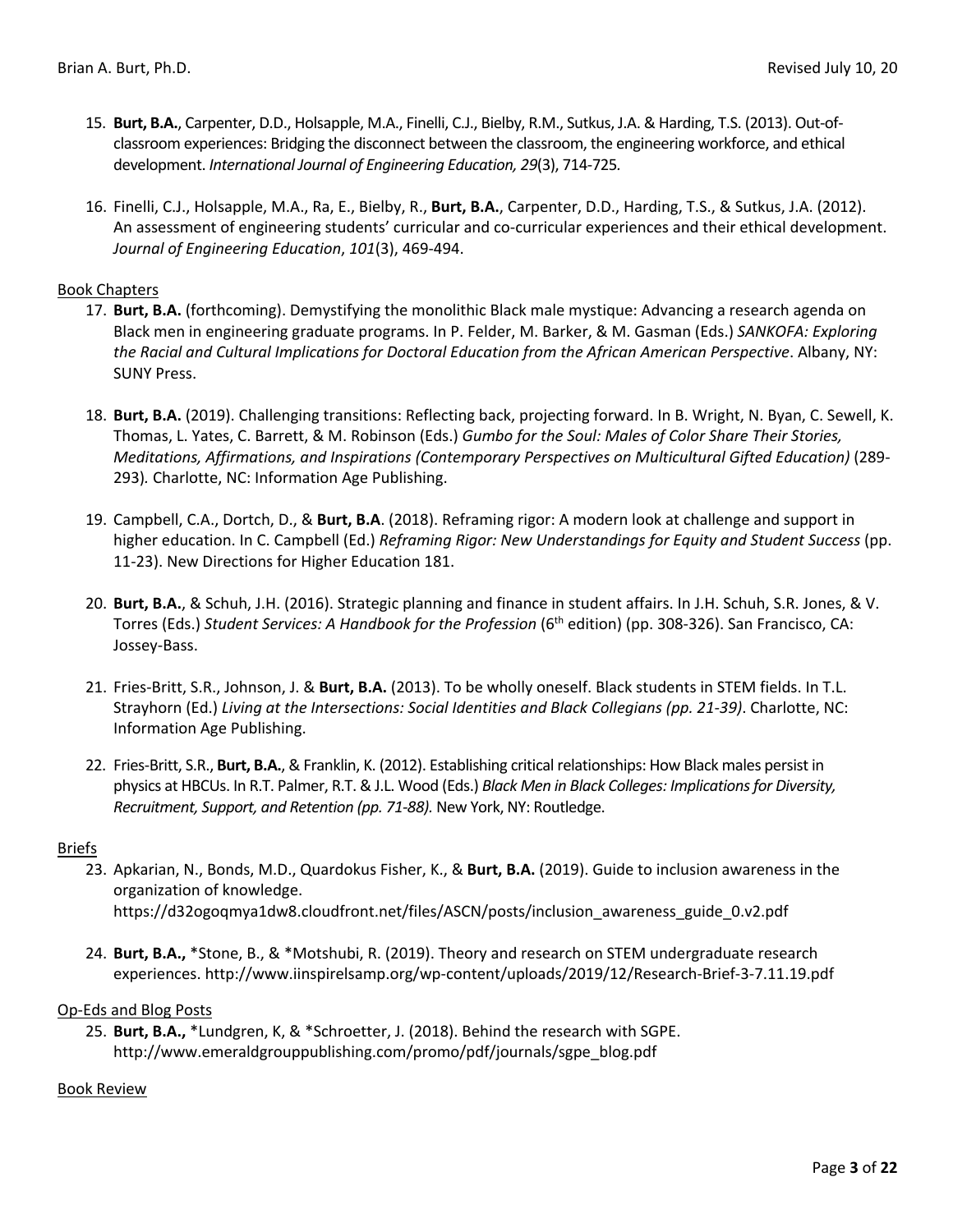26. **Burt, B.A.** (2015) [Review of the Book *Student Engagement in Higher Education: Theoretical Perspectives and Practical Approaches for Diverse Populations* by S.J. Quaye & S.R. Harper (Eds.). *Journal of College Student Development,* 56(3), 311-313.

#### Under Review

- 27. **Burt, B.A.,** \*Motshubi, R., \*Stone, B.D., & Baber, L.D. (under review). STEM validation among underrepresented students: Insights from participants in a regional STEM diversity program.
- 28. **Burt, B.A., \***Palmer, G. J. M., \*Kollasch, K, &**\***Logan, E. (revise and resubmit). Listening with a Third Ear: Advancing Promising Practices that Validate Black Men and Broaden Participation to Higher Education and STEM Pathways.
- 29. **Burt, B.A.,** \*Stone, B.D., \*Perkins, T., \*Polk, A., \*Ramirez, C., & \*Rosado, J.. (under review). Building and sustaining a culture of community: Implications for research group design and member learning.

#### Manuscripts in Preparation

- 30. **Burt, B.A.**, McCallum, C., \*Bonanno, A., \*Roberson, J., & \*Boerman, E. Advising in engineering graduate programs: Good, bad, and promising practices for Black male success.
- 31. **Burt, B.A.**, Williams, K.L., & Smith, W.A. Of perseverance and triumph: Adaptive strengths and Black male persistence in engineering graduate programs.
- 32. **Burt, B.A.,** \*Stone, B.D., Hemmings, Y., Kleba, J., Glasco, D., & Washington, B. Role of the supervisor on researcher development.
- 33. **Burt, B.A.,** & \*Palmer, G. J. M., \*Smith, C., & \*Johnson, B. The road less traveled: Black males in engineering transitioning from undergraduate to graduate studies.

### **RESEARCH GRANTS**

### Extramural Support (Funded)

**Research Consultant:** *Institute in Critical Quantitative and Computational Training For Underrepresented Scholars (ICQCM).* January 2020 – December 2022 (with Odis Johnson, Jr. (PI); Ezekiel Dixon Roman and Ebony McGee (Co-PIs). William T. Grant Foundation (Award Number – 190932), \$400,000 **(funded)**.

**Principal Investigator:** *CAREER: Leveraging learning and engineering identity to broaden participation of Black men in colleges of engineering*. August 2017-2022. National Science Foundation (Award Number – 1651808), **\$569,702 (funded).**

**Senior Personnel**: Louis Stokes Alliances for Minority Participation (LSAMP): *Iowa-Illinois-Nebraska LSAMP: A STEM Partnership for Innovation in Research and Education*. July 2016 – July 2019 (with Jonathan Wickert (PI); Derrick Rollins, Diane Rover, Sunday Tim (Co-PIs); Saba Ali, Lorenzo Baber, Mary Darrow, Sarah Rodriquez (Senior Personnel)). National Science Foundation (Award Number – 1619654), **\$4,998,527 (funded)** *(stepped down from grant Summer 2019)***.**

**Research Scientist**: *IUSE/PFE:RED: Reinventing the instructional and departmental enterprise (RIDE) to advance the professional formation of electrical and computer engineers.* July 2016 – June 2021 (with David Jiles (PI); Phillip Jones, Mani Mina, Diane Rover, Joseph Zambreno (Co-PIs); Kristen Constant, Douglas Jacobson, Lisa Larson, Sarah Rodriguez, Mack Shelley II, Seda Yilmaz (Other Senior Personnel)). National Science Foundation (Award Number – 1623125), **\$1,999,869 (funded)** *(stepped down from grant Fall 2017).*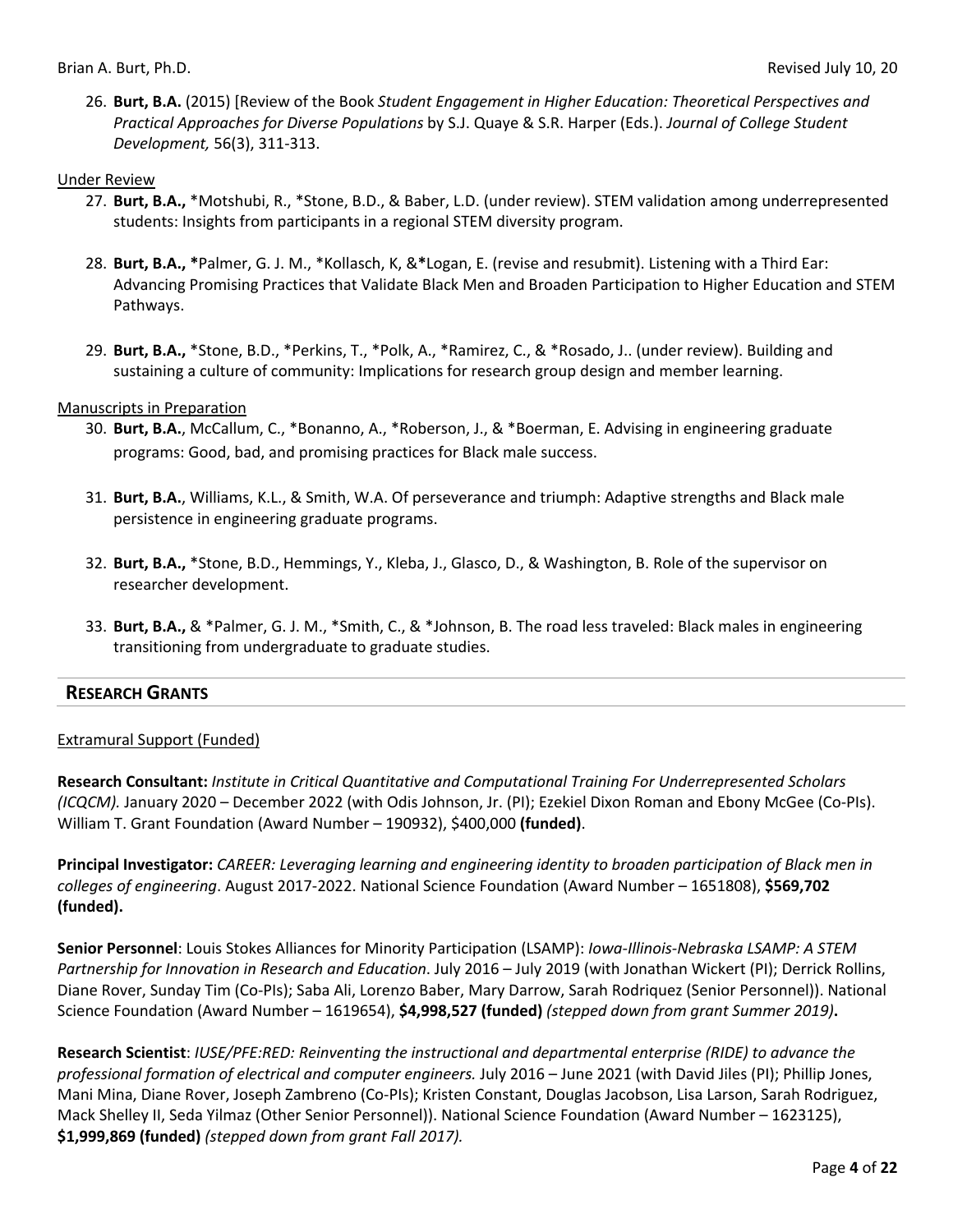**Research Scientist:** *Cropping Systems Coordinated Agricultural Project: Climate Change, Mitigation, and Adaptation in Corn-based Cropping Systems*. (March 2011 – February 2017 (with Lois Wright Morton, Lori Abendorth, Robert Anex, J. Gordon Arbuckle Jr., Raymond Arritt, Bruno Basso, Laura Bowling, Michael Catellano, Richard Cruse, Warren Dick, Norman Fausey, Jane Frankenberger, Aaron Gassmann, Matthew O'Neal, Matthew Helmers, Daryl Herzmann, Chad Ingels, Eileen Kladivko, Catherine Kling, Alexandra Kravchenko, Rattan Lal, Joseph Lauer, Kristi Lekies, Fernando Miguez, Wade Miller, Richard Moore, Daren Mueller, Emerson Nafziger, Maria Villamil, Nsalambi Nkongolo, Phillip Owens, John Sawyer, Peter Scharf, Jeffrey Strock, Dennis Todey, John Tyndall (Co-PIs)). U.S. Department of Agriculture (USDA)- National Institute of Food and Agriculture (NIFA) (Award Number – 2011-68002-30190); grant total - \$20,000,00, **\$34,110 funded to the Research Scientist**.

**Research Scientist**: *Black male engineers in Iowa: Identifying barriers and improving practices to broaden participation in colleges of engineering.* May 2015 – August 2016. National Science Foundation*-*Iowa Experimental Program to Stimulate Competitive Research (EPSCoR) (Award Number – EPS-1101284), grant total - \$20,000,000, \$**18,184 funded to Research Scientist (\$10,400 original, plus \$7,784 one-year extension)**.

#### Extramural Support (Under Review)

**Research Consultant:** Fair Play: Bias Literacy and Resiliency Training to Empower the Future Biomedical Workforce. July 2020-June 2025 (with Christine Pribbenow (PI); Molly Carnes and Chris Pfund (Senior Personnel). National Institute of Health, \$2,2,57,848.

**Research Scientist:** BPC: Institute for African-American Mentoring in Computing Sciences (iAAMCS). September 2019 – August 2024 (with Jerlando Jackson, Juan Gilbert, and Kyla McMullen (Co-PIs). National Science Foundation, \$940,000.

#### Extramural Support (Unfunded)

**Co-PI:** *Collaborative Research: Human-Centered Computing Scholars: Continuing to Foster a New Generation of Underrepresented and Financially Disadvantaged Researchers.* August 2017 – August 2022 (with Kyla McMullen and Juan Gilbert (Co-PIs). National Science Foundation, \$912,909 (unfunded).

**Co-Principal Investigator:** *Collaborative Research: NRT-IGE: Graduate Learning Communities*. September 2016 – September 2019 (with Craig Ogilvie (PI); Robert Reason, Amy Cooper, Rebecca Romsdahl, Carolyn Ozaki (Co-PIs)). National Science Foundation, \$501,457 (unfunded).

**Senior Personnel**: IUSE/Professional Formation of Engineers: *Revolutionizing Engineering and Computer Science Departments (RED)*. August 2016 – August 2021 (with Andrew Hillier (PIs); Daina Briedis, Laura Jarboe, David Knight, Monica Lamm (Co-PIs); Rebecca Cademartiri (Senior Personnel)). National Science Foundation, \$1,770,953 (unfunded).

**Researcher**: *IUSE/PFE:RED: Reinventing the instructional and departmental enterprise (RIDE) to advance the professional formation of electrical and computer engineers.* July 2015 – July 2020 (with David Jiles (PI); Phillip Jones, Mani Mina, Diane Rover, Joseph Zambreno (Co-PIs); Kristen Constant, Douglas Jacobson, Lisa Larson, Mack Shelley II, Seda Yilmaz (Other Senior Personnel)). National Science Foundation, \$1,999,991 (unfunded).

#### Intramural Support

**Principal Investigator**: *The influence of doctoral research experiences on the pursuit of the engineering professoriate.* September 2012 – August 2013. Candidate Student Research Grant, Rackham Graduate School, University of Michigan, **\$3,000 (funded)**.

**Principal Investigator**: *The influence of doctoral research experiences on the pursuit of the engineering professoriate.*  April 2012-August 2012. Dr. John W. Holmes Award, Rackham Graduate School, University of Michigan, **\$6,000 (funded)**.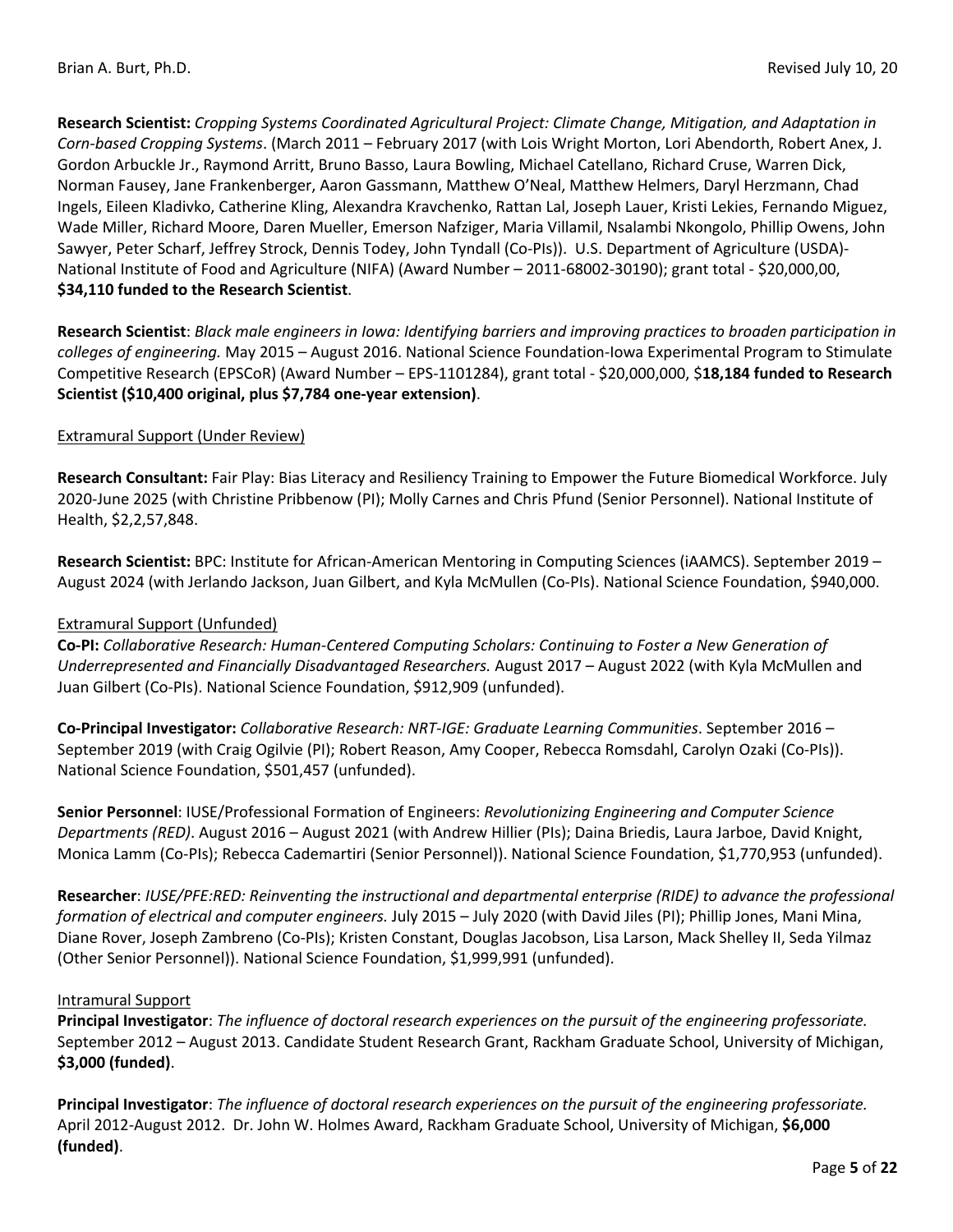**Principal Investigator**: *Arriving, surviving, and thriving: Black male doctoral candidates in engineering at a predominantly White institution*. September 2010 – August 2011. Pre-candidate Student Research Grant, Rackham Graduate School, University of Michigan, **\$1,005 (funded)**.

| <b>Fellowships</b><br>Spencer Postdoctoral Fellowship: National Academy of Education (\$70,000)<br>$2016 - 2017$<br>Rackham One Term Fellowship: Rackham Graduate School, University of Michigan (\$9,300)<br>King-Chavez-Parks Preparing Future Faculty Fellowship: State of Michigan (\$33,328)<br>$2013 - 2014$<br>Scholarships<br>Halladay Graduate Scholarship: Grand Rapids Community Foundation (\$1,000)<br>$2013 - 2014$<br>Dr. John W. Holmes Award: Rackham Graduate School, University of Michigan (\$6,000)<br>$2012 - 2013$<br>Halladay Graduate Scholarship: Grand Rapids Community Foundation (\$1,000)<br>$2012 - 2013$<br>Halladay Graduate Scholarship: Grand Rapids Community Foundation (\$1,000)<br>$2011 - 2012$ | <b>COMPETITIVE FELLOWSHIPS, SCHOLARSHIPS, AND OTHER FUNDING</b> |  |  |
|-----------------------------------------------------------------------------------------------------------------------------------------------------------------------------------------------------------------------------------------------------------------------------------------------------------------------------------------------------------------------------------------------------------------------------------------------------------------------------------------------------------------------------------------------------------------------------------------------------------------------------------------------------------------------------------------------------------------------------------------|-----------------------------------------------------------------|--|--|
|                                                                                                                                                                                                                                                                                                                                                                                                                                                                                                                                                                                                                                                                                                                                         |                                                                 |  |  |
|                                                                                                                                                                                                                                                                                                                                                                                                                                                                                                                                                                                                                                                                                                                                         |                                                                 |  |  |
|                                                                                                                                                                                                                                                                                                                                                                                                                                                                                                                                                                                                                                                                                                                                         | 2014                                                            |  |  |
|                                                                                                                                                                                                                                                                                                                                                                                                                                                                                                                                                                                                                                                                                                                                         |                                                                 |  |  |
|                                                                                                                                                                                                                                                                                                                                                                                                                                                                                                                                                                                                                                                                                                                                         |                                                                 |  |  |
|                                                                                                                                                                                                                                                                                                                                                                                                                                                                                                                                                                                                                                                                                                                                         |                                                                 |  |  |
|                                                                                                                                                                                                                                                                                                                                                                                                                                                                                                                                                                                                                                                                                                                                         |                                                                 |  |  |
|                                                                                                                                                                                                                                                                                                                                                                                                                                                                                                                                                                                                                                                                                                                                         |                                                                 |  |  |
|                                                                                                                                                                                                                                                                                                                                                                                                                                                                                                                                                                                                                                                                                                                                         |                                                                 |  |  |
| Halladay Graduate Scholarship: Grand Rapids Community Foundation (\$1,000)<br>$2009 - 2010$                                                                                                                                                                                                                                                                                                                                                                                                                                                                                                                                                                                                                                             |                                                                 |  |  |
| Lillian and Samuel Sutton Educational Scholarship: NAACP (\$2000)<br>$2008 - 2009$                                                                                                                                                                                                                                                                                                                                                                                                                                                                                                                                                                                                                                                      |                                                                 |  |  |
| <b>Other Funding</b>                                                                                                                                                                                                                                                                                                                                                                                                                                                                                                                                                                                                                                                                                                                    |                                                                 |  |  |
| Candidacy Tuition Fellowship: School of Education, University of Michigan (\$12,050)<br>$2013 - 2014$                                                                                                                                                                                                                                                                                                                                                                                                                                                                                                                                                                                                                                   |                                                                 |  |  |
| Conference Travel Grant: Rackham Graduate School, University of Michigan (\$700)<br>$2013 - 2014$                                                                                                                                                                                                                                                                                                                                                                                                                                                                                                                                                                                                                                       |                                                                 |  |  |
| Candidacy Tuition Fellowship: School of Education, University of Michigan (\$12,050)<br>$2012 - 2013$                                                                                                                                                                                                                                                                                                                                                                                                                                                                                                                                                                                                                                   |                                                                 |  |  |
| Conference Travel Grant: Rackham Graduate School, University of Michigan (\$700)<br>$2012 - 2013$                                                                                                                                                                                                                                                                                                                                                                                                                                                                                                                                                                                                                                       |                                                                 |  |  |
| Dean's Award: School of Education, University of Michigan (tuition, fees, health care, and stipend)<br>$2008 - 2012$                                                                                                                                                                                                                                                                                                                                                                                                                                                                                                                                                                                                                    |                                                                 |  |  |
| Conference Travel Grant: Rackham Graduate School, University of Michigan (\$600)<br>$2010 - 2011$                                                                                                                                                                                                                                                                                                                                                                                                                                                                                                                                                                                                                                       |                                                                 |  |  |
| International Conference Travel Grant: Rackham Graduate School, University of Michigan (\$850)<br>$2009 - 2010$                                                                                                                                                                                                                                                                                                                                                                                                                                                                                                                                                                                                                         |                                                                 |  |  |
| Dean's Travel Grant: School of Education, University of Michigan (\$700)<br>$2009 - 2010$                                                                                                                                                                                                                                                                                                                                                                                                                                                                                                                                                                                                                                               |                                                                 |  |  |
| Conference Travel Grant: Rackham Graduate School, University of Michigan (\$600)<br>$2009 - 2010$                                                                                                                                                                                                                                                                                                                                                                                                                                                                                                                                                                                                                                       |                                                                 |  |  |

#### **SELECT PRESENTATIONS**

#### *\* Denotes student and/or mentoring collaboration*

#### Peer-Reviewed Research Conferences

- 1. Baber, L., **Burt, B.A., \***Stone Jr., B., \*Motshubi, R., & \*Jackson, J. (2019, November). STEM validation among underrepresented students: Insights from participants in a regional STEM diversity program. Research paper accepted to the annual meeting of the Association for the Study of Higher Education (ASHE), Portland, Oregon.
- 2. Williams, K., Bowman, P., **Burt, B.A.,** \*Dykes, J., \*Johnson, T., \*Shore, C., & \*Stone, B. (2019, November): Student role strain, adaptation and college success for Black students. Research paper accepted to the annual meeting of the Association for the Study of Higher Education (ASHE), Portland, Oregon.
- 3. Burt, B.A. (2019, August). Remaining in STEM: The Roles of Family in Black Men's Perseverance through P-20 STEM Pathways. Research paper presented at the annual meeting of the World Educational Research Association (WERA), Tokyo, Japan.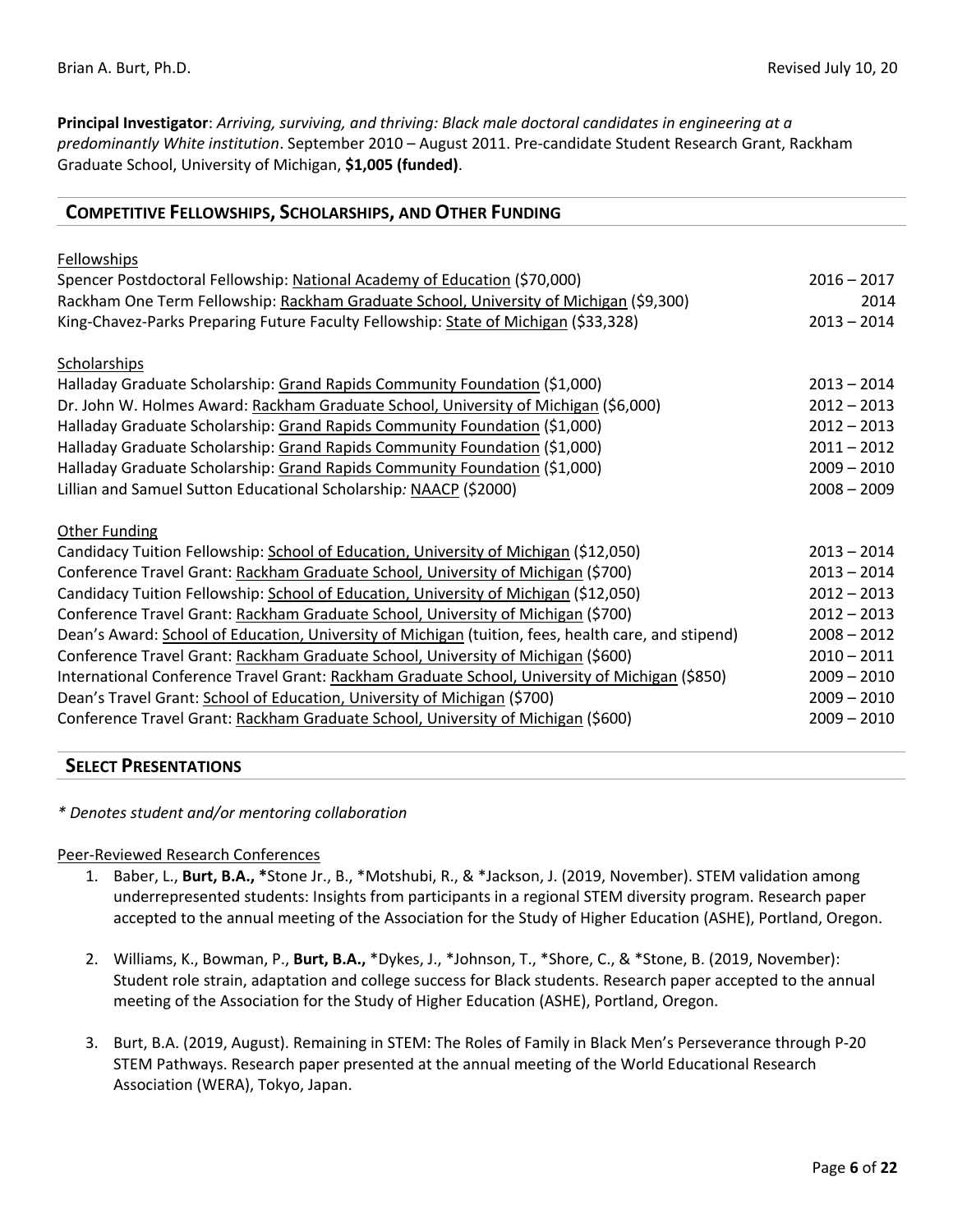- 4. Burt, B.A. (2019, May). Staying in STEM: The Roles of Family in Black Men's P-20 STEM Pathways. Research paper presented at the annual meeting of the Korean Association for Multicultural Education (KAME), Seoul, Korea.
- 5. \*Johnson, J., \*Gwebu, K., \*Stone, B., \*Waddell, S., & **Burt, B.A.** (2019, May). Black and in Graduate School: An Autoethnographic study of four Black males exploring their scholar identity. Research paper presented at the annual meeting of the Korean Association for Multicultural Education (KAME), Seoul, Korea.
- 6. **Burt, B.A.**, \*Palmer, J.M, \*Kollasch, K., & \*Logan, E. (2019, April). Listening with a third ear: Advancing promising practices to promote Black men's persistence in engineering. Research paper presented at the annual meeting of the American Educational Research Association (AERA), Toronto, Canada.
- 7. **Burt, B.A.**, \*Johnson, J., \*Roberson, J., & \*Bonnano, A. (2019, April). Motivation to persist: Black men in engineering graduate programs. Research paper presented at the annual meeting of the American Educational Research Association (AERA), Toronto, Canada.
- 8. Lehman, K.J., **Burt, B.A.**, Park, J.J., Riggers-Piehl, T., Rodriguez, S.L, Snipes, J.T. (2018, November). Catching the spirit: A discussion on the role of spirituality in the experiences of STEM students. Interactive symposium proposal presented at the annual meeting of the Association for the Study of Higher Education (ASHE), Tampa, Florida.
- 9. **Burt, B.A.,** Williams, K., & Smith, W.A. (2018, August). Of perseverance and triumph: Adaptive strengths and Black male persistence in engineering graduate programs. Research paper presented at the annual meeting of the World Educational Research Association (WERA), Cape Town, South Africa.
- 10. **Burt, B.A.,** Williams, K., & \*Palmer, G. (2018, April). Black men's persistence in graduate school: The role of emic and etic adaptive strengths. Research paper presented at the annual meeting of the American Educational Research Association (AERA), New York, NY.
- 11. **Burt, B.A.,** Williams, K., & Smith, W.A. (2018, April). Critical contexts and relationships that threaten Black men's persistence in engineering graduate programs. Research paper presented at the annual meeting of the American Educational Research Association (AERA), New York, NY.
- 12. **Burt, B.A.,** & Baber, L. D. (2017, November). *Foundations of Neoliberal discourse in federal financial aid policy: A CRT Analysis*. Research paper presented at the annual meeting of the Association for the Study of Higher Education (ASHE), Houston, Texas.
- 13. Dortch, D., Griffin, K., **Burt, B.A.,** Barker, M., & Felder, P. (2017, November). *Critical Issues facing Black/African American Doctoral Students Attending Predominantly White Institutions*. Symposium accepted at the annual meeting of the Association for the Study of Higher Education (ASHE), Houston, Texas.
- 14. **Burt, B.A.,** \*McKen, A., \*Burkhart, J., \*Hormell, J., & \*Knight, A. (2016, June). *Racial microaggressions within the advisor-advisee relationship: Implications for engineering research, policy, and practice*. Research paper presented to the annual meeting of the American Society for Engineering Education (ASEE), New Orleans, LA.
- 15. **Burt, B.A.** (2016, April). *The role of research experiences and the faculty prototype on doctoral students' professorial intentions*. Research paper presented at the annual meeting of the American Educational Research Association (AERA), Washington, D.C.
- 16. **Burt, B.A.** (2015, November). *Developing research competence in team science.* Research paper presented at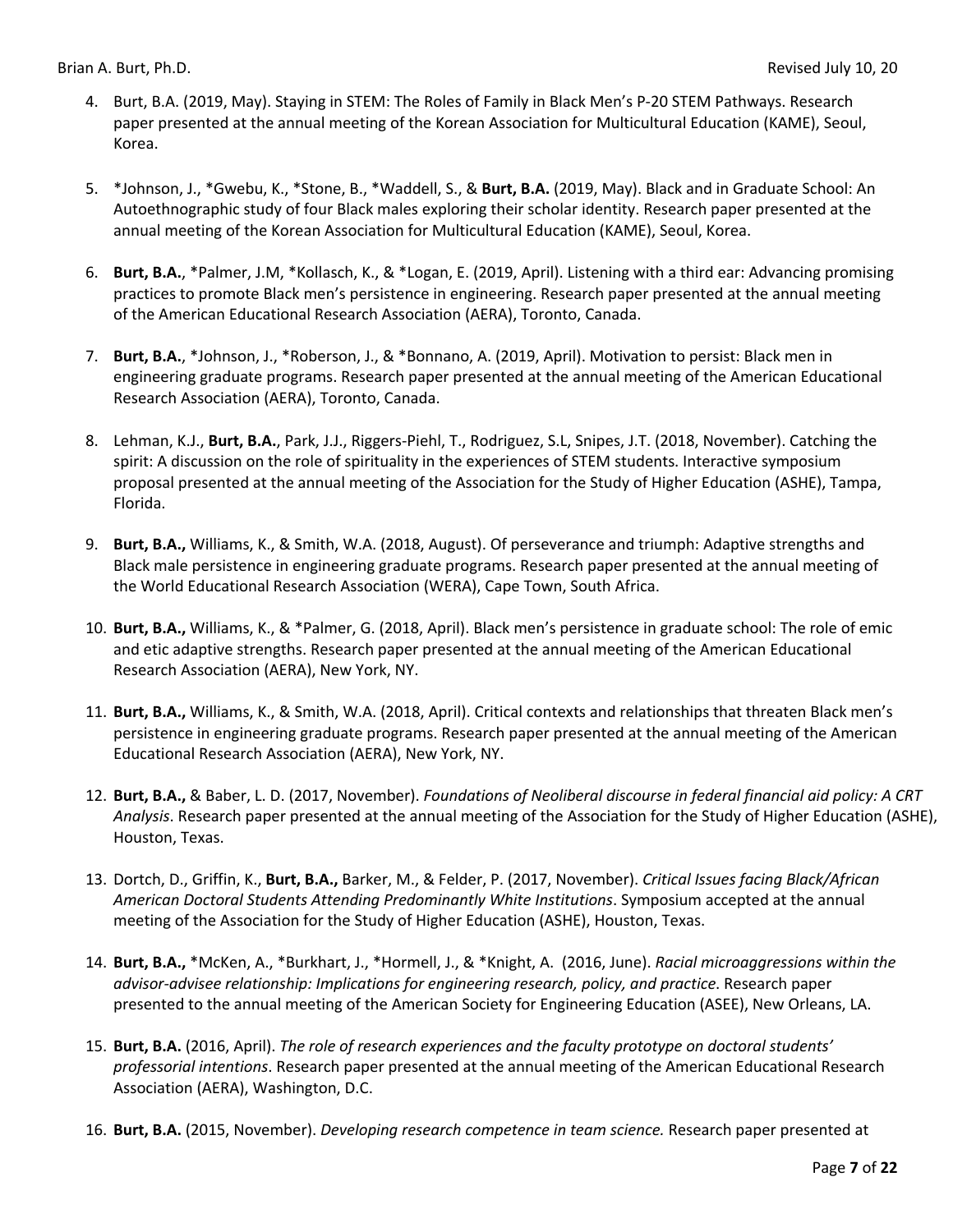the annual meeting of the Association for the Study of Higher Education (ASHE), Denver, Colorado.

- 17. Knight, D.B., Bergom, I., Lattuca, L.R., & **Burt, B.A.** (2014, March)*. Multiple start lines: Pre-college characteristics of community college and four year institution engineering students.* Research paper presented at the annual meeting of the American Society for Engineering Education (ASEE), Silver Spring, Maryland.
- 18. **Burt, B.A.** (2013, November). *The influence of doctoral research experiences on the pursuit of the professoriate*. Research paper presented at the annual meeting of the Association for the Study of Higher Education (ASHE), St. Louis, Missouri.
- 19. **Burt, B.A.** (2013, April). *The influence of doctoral research experiences on the pursuit of the professoriate*. In-progress research paper presented at the annual meeting of the American Educational Research Association (AERA), San Francisco, California.
- 20. Williams, K., **Burt, B.A.**, Hilton, A. (2011, November). *Fixing the leaky pipeline to STEM major choice: Identifying the factors that influence early achievement in math and science.* Research paper presented at the annual meeting of the Association for the Study of Higher Education (ASHE), Charlotte, North Carolina.
- 21. Holsapple, M.A., Sutkus, J.A., Finelli, C.J., Carpenter, D.D., **Burt, B.A.**, Harding, T.S., & Bielby, R.M. (2011, November). *Exploring the relationship between satisfaction, pedagogical approaches, and student outcomes*. Research paper presented at the annual meeting of the Association for the Study of Higher Education (ASHE), Charlotte, North Carolina
- 22. Carpenter, D. D., Finelli, C. J., Holsapple, M. A., Bielby, R. M., **Burt, B. A**., Sutkus, J. A., & Harding, T. S. (2011, Oct). Assessing the ethical development of engineering undergraduates in the United States. Research paper presented at the annual meeting of the *International Research in Engineering Education Symposium,* Madrid, Spain*.*
- 23. **Burt, B.A.**, Carpenter, D.D., Finelli, C.J., Harding, T.S., Sutkus, J.A., Holsapple, M.A., Bielby, R.M., & Ra, E. (2011, June). *Outcomes of engaging engineering undergraduates in co-curricular experiences.* Research paper presented at the annual meeting of the American Society for Engineering Education (ASEE), Vancouver, BC, Canada.
- 24. Bielby, R.M., Harding, T.S., Carpenter, D.D., Finelli, C.J., Sutkus, J.A., **Burt, B.A.**, Ra, E., & Holsapple, M.A. (2011, June). *Impact of alternative curricular approaches in engineering ethics education on ethical reasoning*. Research paper presented at the annual meeting of the American Society for Engineering Education (ASEE), Vancouver, BC, Canada.
- 25. Holsapple, M.A., Sutkus, J.A., Finelli, C.J., Carpenter, D.D., **Burt, B.A.**, Ra, E., Harding, T.S., & Bielby, R.M. (2011, June). *We can't get no satisfaction!*: *The relationship between students' ethical reasoning and their satisfaction with engineering ethics education.* Research paper presented at the annual meeting of the American Society for Engineering Education (ASEE), Vancouver, BC, Canada.
- 26. Mustafaa, F, Williams, K., & **Burt, B.A.** (2011, April). *A chicken in every pot and college for every student: Examining relationships between race, urbanicity, and discrete intervals of postsecondary training.* Research paper roundtable session at the annual meeting of the American Educational Research Association (AERA), New Orleans, Louisiana.
- 27. **Burt, B.A.** (2010, November). *The power of language: How the Middle-Income Student Assistance Act forever changed federal student aid*. Research paper presented at the annual meeting of the Association for the Study of Higher Education (ASHE), Indianapolis, Indiana.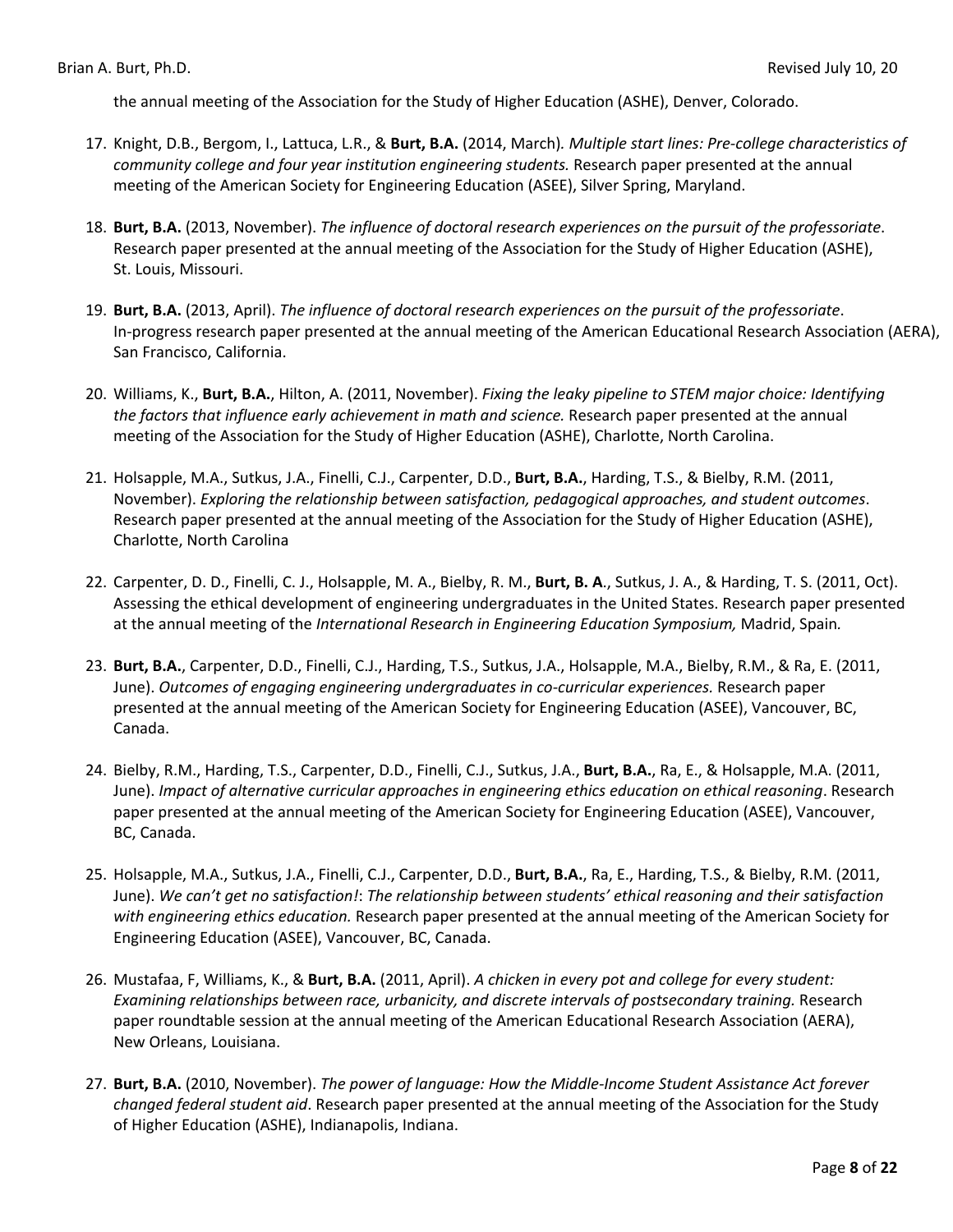- 28. **Burt, B.A.** (2010, November). *Surviving and Striving: African American Doctoral Candidates in Engineering at a Predominantly White Institution.* Research paper presented at the annual meeting of the Association for the Study of Higher Education (ASHE), Indianapolis, Indiana.
- 29. **Burt, B.A.** (2010, June). *Surviving and Striving: African American Doctoral Candidates in Engineering at a Predominantly White Institution.* Research paper presented at the annual meeting of the Consortium of Higher Education Researchers (CHER), Oslo, Norway.

#### Peer-Reviewed Practitioner Conferences

- 30. Jones-Johnson, G., Cunnick, J.E., & **Burt, B.A.** (2016, May). *Creating Inclusive Curriculum and Pedagogy to Facilitate Inclusive and Diverse Classroom Environments.* Session presented at the annual meeting of the National Conference on Race and Ethnicity (NCORE), San Francisco, CA.
- 31. **Burt, B.A.**, \*McKen, A.S., \*Friesen, K.A., \*Eason, A., \*Kruckenberg, C., \*Marguglio, D., \*Schulz, C. (2016, March). *Developing research competence and community through a higher education research group.* Session presented at the annual meeting of the National Association of Student Personnel Administrators (NASPA), Indianapolis, Indiana.
- 32. Croom, N.N., **Burt, B.A.**, Porter, C.J., Davis, T.J. (2015, March). *From N(M)UFP to the professoriate: Navigating critical junctures that expanded our potential in student affairs.* Session presented at the annual meeting of the National Association of Student Personnel Administrators (NASPA), New Orleans, Louisiana.
- 33. Porter, C.J., Ashley, E., **Burt, B.A.**, Davis, T.J., Harris, C.J., McGowan, B.L., & Riley, J. (2011, March). *Ins and Outs of Pursuing the PhD: The Black Student Experience.* Session presented at the annual meeting of the National Association of Student Personnel Administrators (NASPA), Philadelphia, Pennsylvania.
- 34. Harper, S.R. & **Burt, B.A**. (2006, March) *Innovative approaches to improve African American male retention.* Session presented at the annual meeting of the American College Personnel Administrators (ACPA), Indianapolis, Indiana.
- 35. Kuh, G.D., **Burt, B.A**., Harper, S.R., Pike, G.R., & Young, P.A. (2003, March). *Renewing the spirit of scholarship through intergenerational collaboration.* Session presented at the annual meeting of the National Association of Student Personnel Administrators (NASPA), St. Louis, Missouri.

#### Invited Presentations

- 36. Anderson, E.L., Williams, K.L, & **Burt, B.A.** (2019, October). Diversity, Equity & Inclusion in Engineering: Structural Barriers and Promising Practices for Underrepresented Students. Session presented at the National Science Foundation's Engineering Education Centers Grantees Conference, Arlington, Virginia.
- 37. **Burt, B.A.** (2019, March) Persistence in engineering graduate programs: The role of etic and emic adaptive strengths. Presented at the Institute of Higher Education's Education Policy Seminar, University of Georgia, Athens, Georgia.
- 38. **Burt, B.A.** (2019, January) Persistence in engineering graduate programs: The role of etic and emic adaptive strengths. Research presented at Indiana University, School of Education, Bloomington, Indiana.
- 39. **Burt, B.A.** (2018, December). Broadening participation in STEM: A communal and anti-deficit approach for Black men. Research talk presented at the University of Wisconsin, School of Education, Madison, Wisconsin.
- 40. **Burt, B.A.** (2018, December). Incorporating inclusivity in your research practice. Presented at the Swanson School of Engineering and Office of Diversity's Diversity Workshop Series, Pittsburgh, Pennsylvania.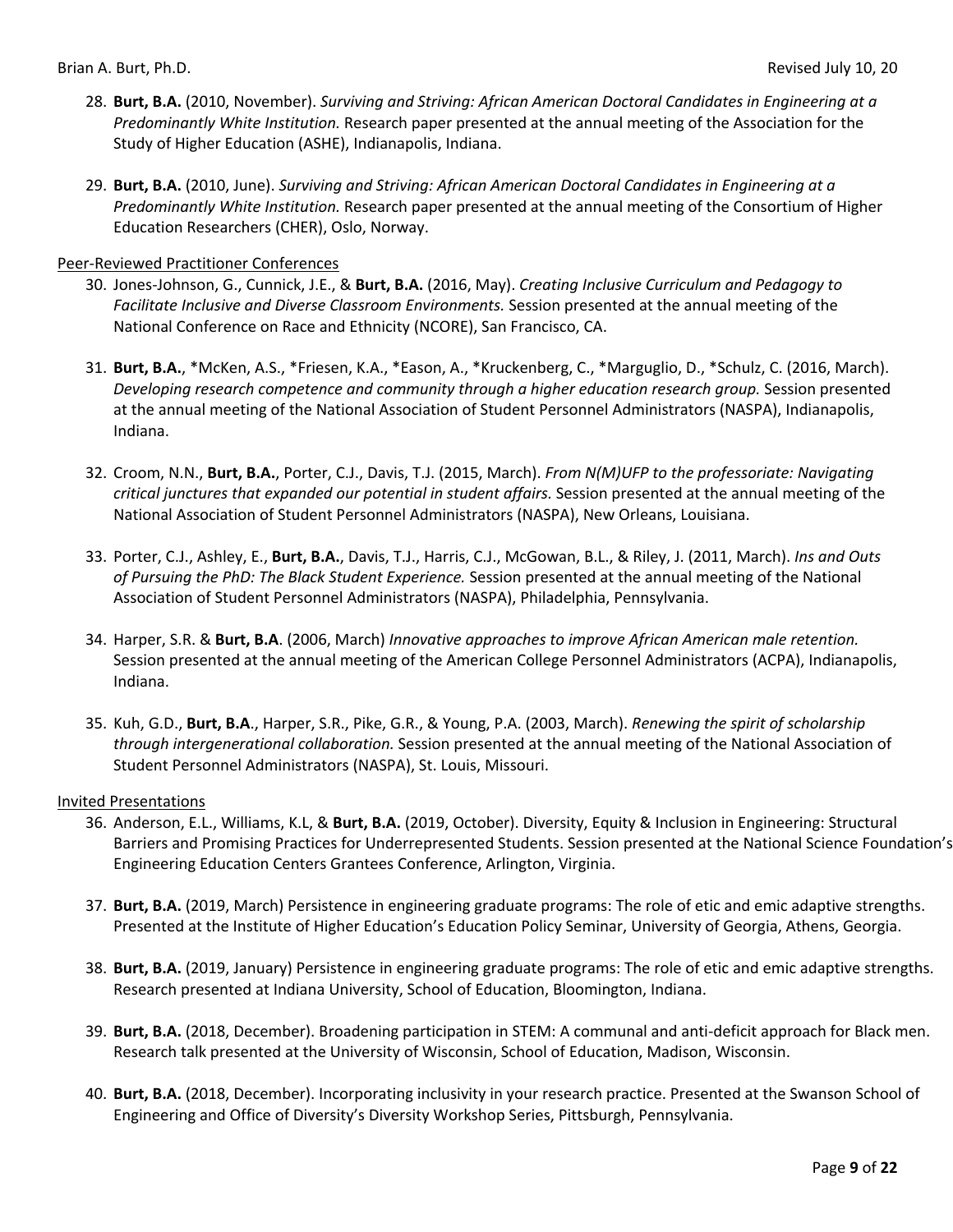- 41. **Burt, B.A.** (2018, November). Broadening participation in STEM: Identifying barriers and promoting promising policies and practices. Presented at the "Visiting Faculty Scholars of Color" annual lecture series, University of Pennsylvania, Graduate School of Education, Philadelphia, Pennsylvania.
- 42. **Burt, B.A.** (2018, October). Critical contexts and relationships that threaten Black men's persistence in engineering graduate programs. Presented at the Engineering Deans Forum, sponsored by the National Science Foundation, Washington, DC.
- 43. **Burt, B.A.**, & \*Johnson, J. (2018, October). Lessons from the Field: Methodological considerations for studying Black men in graduate engineering programs. Presented at the invitation-only annual meeting of the International Colloquium on Black Males in Education (ICBME), Dublin, Ireland.
- 44. Bowman, P.J., **Burt, B.A.,** Williams, K., & Holland, N. (2018, October). Barriers facing Black males in STEM: Risk-resiliency and intervention challenges. Presented at the invitation-only annual meeting of the International Colloquium on Black Males in Education (ICBME), Dublin, Ireland.
- 45. **Burt, B.A.** (2018, August). Critical contexts and relationships that threaten Black men's persistence in engineering graduate programs. Presented at the annual meeting of the Society for Industrial Microbiology and Biotechnology (SIMB), Chicago, IL.
- 46. **Burt, B.A.**, & \*Johnson, J. (2017, October). "When I was young I was already interested in science": Exploring the origins of interest in science and engineering for Black male graduate students in engineering. Paper presented at the invitation-only annual meeting of the International Colloquium on Black Males in Education (ICBME), Toronto, Canada.
- 47. **Burt, B.A.**, Jett, C., McGee, E., Wright, C., & Moore, J. (2017, October). Fueling the fire: Securing grant funding to ignite your research. Symposium presented at the invitation-only annual meeting of the International Colloquium on Black Males in Education (ICBME), Toronto, Canada.
- 48. **Burt, B.A.** (2017, April). *Exploring Learning and Theorizing Engineering Identity: The Key to Sustaining STEM Participation for Black Males.* Poster presented at the annual meeting of the American Educational Research Association (AERA), San Antonio, Texas.
- 49. **Burt, B.A.**, Garcia, G., Haslerig, S., George Mwangi, C., Stapleton, L., Williams, M.S., & Yao, C. (2016, November). *Together We're Stronger: The Making of a Faculty of Color Counterspace.* Presentation presented at the annual meeting of the Association for the Study of Higher Education (ASHE), Columbus, Ohio.
- 50. **Burt, B.A.** & \*McKen, A.S. (2016, October). *Retaining Each Other (Too): Research groups as intentional retention interventions.* Session presented at the invitation-only annual meeting of the International Colloquium on Black Males in Education (ICBME), Hamilton, Bermuda.
- 51. Jones-Johnson, G., Cunnick, J.E., **Burt, B,A.**, Cross, S., Hargrave, C., & Webb, J. (2016, March). *Creating inclusive curriculum and pedagogy to facilitate inclusive and diverse classroom environments*. Session presented at the annual meeting of the Iowa State Conference on Race and Ethnicity (ISCORE), Ames, Iowa.
- 52. **Burt, B.A.** (2015, October). *The faculty prototype on professorial intentions: A case study.* Research paper presented at the invitation-only annual meeting of the International Colloquium on Black Males in Education (ICBME), Kingston, Jamaica.
- 53. Grant, C., Sweeney, W., **Burt, B.A.**, Villa-Komaroff, L. (2015, August). *Breaking resistance to networking, mentoring models, team-based collaboration, systems of thinking.* Panelist at the annual PROMISE Summer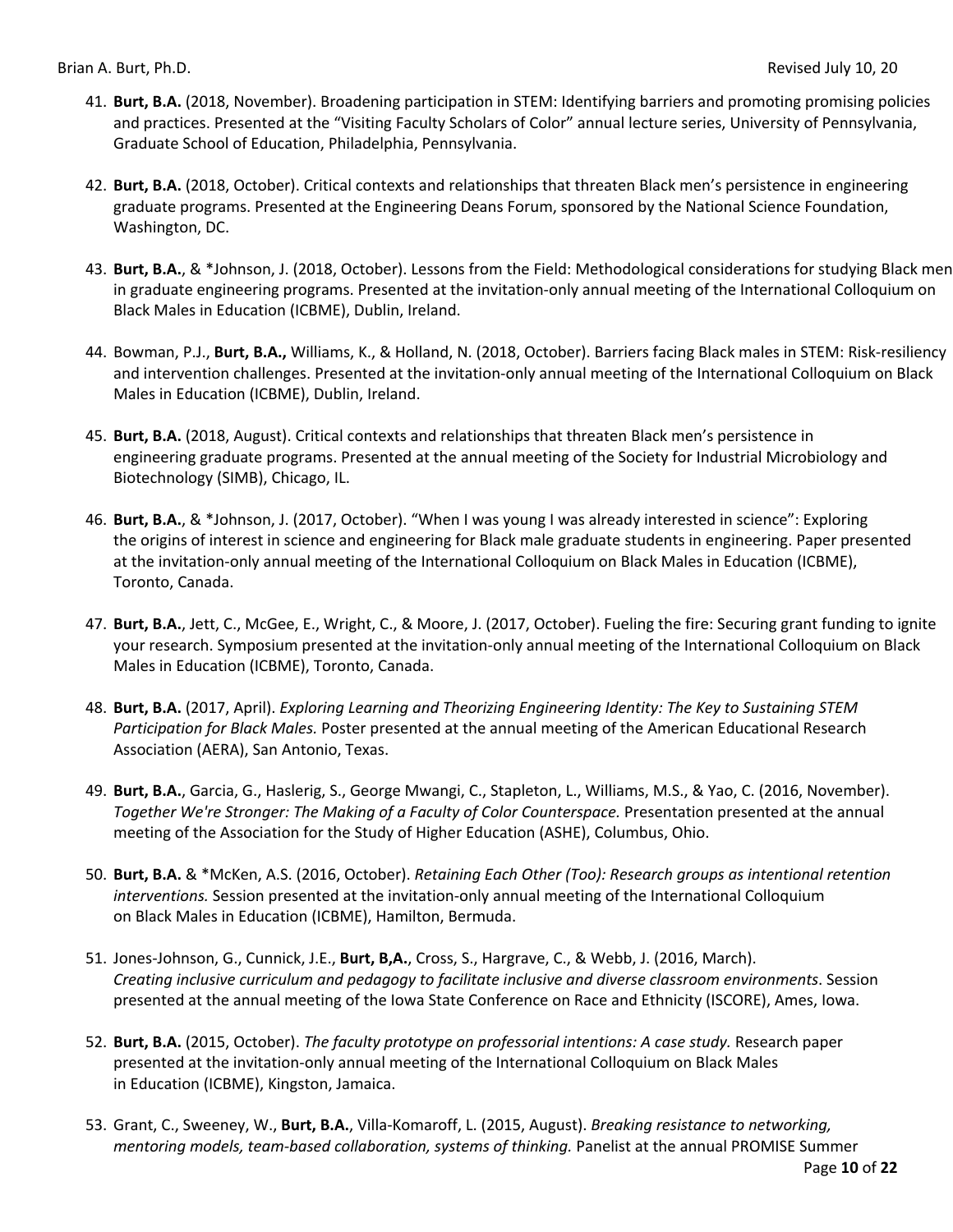Success Institute (National Science Foundation's Maryland's Alliance for Graduate Education and the Professoriate), Baltimore, Maryland.

- 54. **Burt, B.A.** (2014, October). *Of perseverance and triumph: Black males negotiating and navigating engineering.* Research paper presented at the invitation-only annual meeting of the International Colloquium on Black Males in Education (ICBME), Atlanta, Georgia.
- 55. **Burt, B.A.,** Nellum, C.J., Ellis, J., Tounsel, C., Chochette, M. (2012, March). *Beyond networking: Building relationships to succeed.* Session presented at the annual meeting of the Students of Color of Rackham, Ann Arbor, Michigan.
- 56. Milazzo-Bigelow, V.J., Nellum, C.J., **Burt, B.A**., & St. John, E. (2011, November). *College is for every student: School-college partnerships in rural and urban contexts.* Session *p*resented at the annual meeting of the Michigan Pre-College Conference, Ann Arbor, Michigan.
- 57. **Burt, B.A.** (2007, February) *The Road to Graduation: The College Experience of African American Males at Predominantly White Institutions.* Session presented at the University of Maryland Counseling Center's Research and Development Series. College Park, Maryland.

#### Other Presentations

- 58. **Burt, B.A.** (2017, November). *Exploring Learning and Theorizing Engineering Identity: The Key to Sustaining STEM Participation for Black Males.* Paper presented at the annual convening of the National Academy of Education/Spencer Postdoctoral Fellowship.
- 59. \*McKen, A., \*Burkhart, J., \*Hormell, J., & \*Knight, A. (2016, April). *Racial microaggressions within the advisoradvisee relationship: Implications for engineering research, policy, and practice*. Oral paper accepted to the annual Graduate & Professional Students' Research Conference, Iowa State University, Ames, IA.
- 60. \*McKen, A., \*Schulz, C., \*Kruckenberg, C., \*Eason, A., \*Lundgren, K., \*Schroetter, J., & \*Marguglio, D. (2016, April). *Bridging disciplinary boundaries: Applying research on engineering team-based science to a social science research group.* Oral paper accepted to the annual Graduate & Professional Students' Research Conference, Iowa State University, Ames, IA.
- 61. **Burt, B.A.**, Carpenter, D.D., Holsapple, Finelli, C.J., M.A., Bielby, R.M., Sutkus, J.A., Harding, T.S. (2012, February). *Co-curricular experiences: Bridging the disconnect between the classroom and ethics instruction*. Poster presented at the annual Research and Scholarship in Engineering Education Poster Fair, Ann Arbor, Michigan.
- 62. **Burt, B.A.**, Carpenter, D.D., Finelli, C.J., Harding, T.S., Sutkus, J.A., Holsapple, M.A., Bielby, R.M., & Ra, E. (2011, February). *Outcomes of engaging engineering undergraduates in co-curricular experiences.* Poster presented at the annual Research and Scholarship in Engineering Education Poster Fair, Ann Arbor, Michigan.
- 63. **Burt, B.A.** (2002, August). *The road less traveled: An examination of persistence factors for African American undergraduate men at a predominantly White institution.* Research Paper presented at the Summer Research Opportunities Program, McNair Scholars, and Medic-B Scholars, Indiana State University, Terre Haute, Indiana.
- 64. **Burt, B.A.** (2002, July). *The road less traveled: An examination of persistence factors for African American undergraduate men at a predominantly White institution.* Research *p*aper presented at the Summer Research Opportunities Program Annual Conference, Penn State University, University Park, Pennsylvania.

#### Keynote Address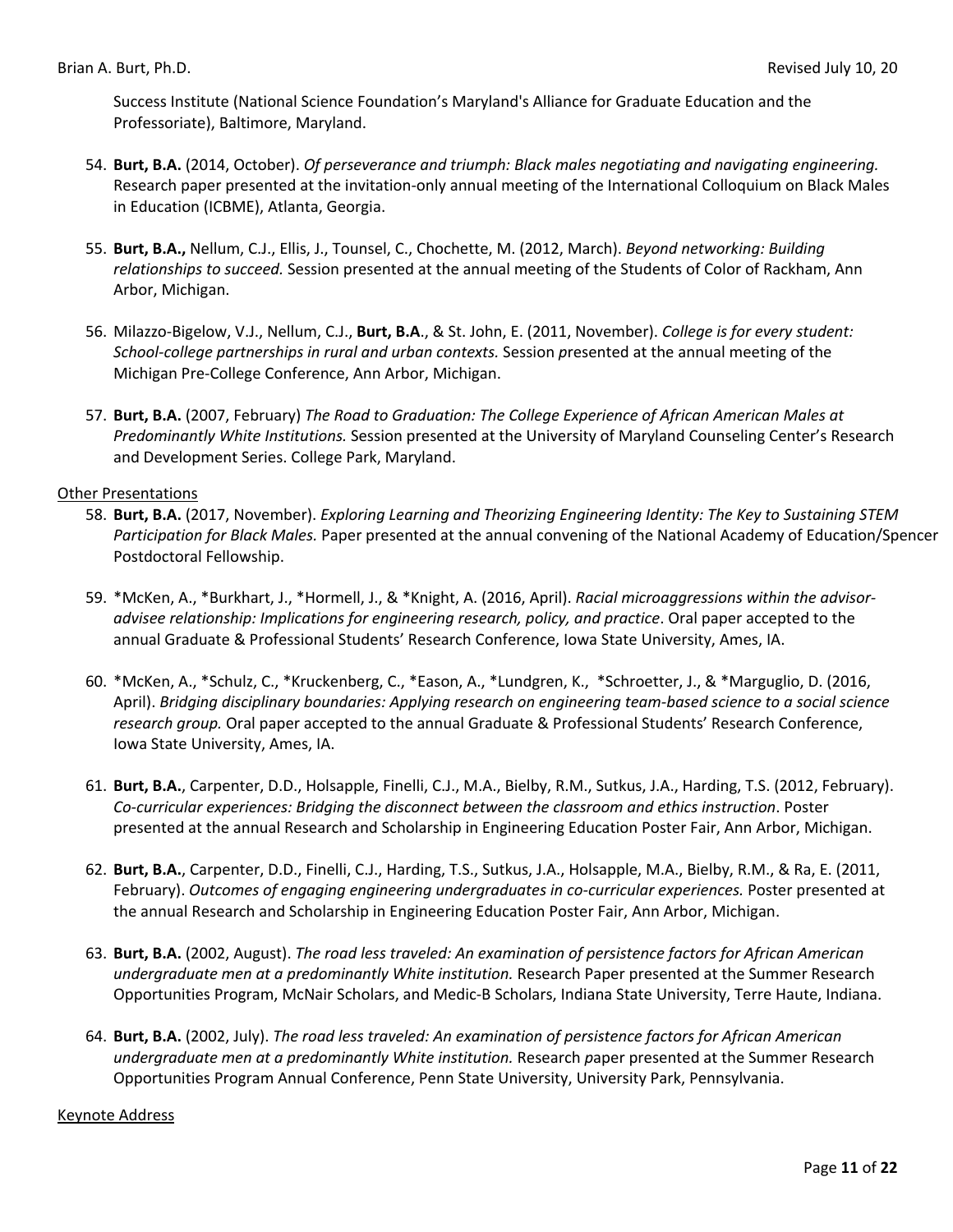- 65. Burt, B.A. (2019, October). A pathway to completion: Fostering success for students of color in STEM. Invited to speak at the inaugural STEMulating Diversity Praxis Conference, Grand Rapids Community College, Grand Rapids, Michigan.
- 66. **Burt, B.A.** (2019, August). *The Mysterious Abyss of Research: Reflecting Back and Projecting Forward*. Invited to speak at the Associated Colleges of the Midwest (ACM) – Committee on Institutional Cooperation, Graduate School Exploration Fellowship Inaugural Summit, Chicago, Illinois.
- 67. **Burt, B.A.** (2018, August). *The Mysterious Abyss of Research: Reflecting Back and Projecting Forward*. Address delivered at the Associated Colleges of the Midwest (ACM) – Committee on Institutional Cooperation, Graduate School Exploration Fellowship Inaugural Summit, Chicago, Illinois.
- 68. **Burt, B.A.** (2018, February). *Listening with a Third Ear: (Re)Engineering Promising Practices to Promote Black Male Success* Address delivered at the 3rd Annual Office of Graduate Diversity and Inclusion Spring Speaker Series at the University of Maryland-College Park.
- 69. **Burt, B.A.** (2017, August). *The Mysterious Abyss of Research: Reflecting Back and Projecting Forward*. Address delivered at the Associated Colleges of the Midwest (ACM) – Committee on Institutional Cooperation, Graduate School Exploration Fellowship Inaugural Summit, Chicago, Illinois.
- 70. **Burt, B.A.** (2016, August). *The Mysterious Abyss of Research: Reflecting Back and Projecting Forward*. Invited to speak at the Associated Colleges of the Midwest (ACM) – Committee on Institutional Cooperation, Graduate School Exploration Fellowship Inaugural Summit, Chicago, Illinois.
- 71. **Burt, B.A.** (2014, December). *Identifying Barriers and Improving Practices to Broaden Participation in STEM*. Address delivered at the Strengthening the Professoriate at Iowa State University, Iowa State University, Ames, Iowa.
- 72. **Burt, B.A.** (2014, May). *Habits of Excellence.* Address delivered at the School of Education commencement ceremony, University of Michigan, Ann Arbor, Michigan.
- 73. **Burt, B.A.** (2010, April). *Pursuing Academic Excellence.* Keynote delivered at the Dr. Ernest Everett Just Honor Society Induction, Ottawa Hills High School, Grand Rapids, Michigan.

#### **PREVIOUS RESEARCH EXPERIENCES**

**Research Assistant** Drs. Lisa R. Lattuca and Patrick T. Terenzini (Co-PIs) 2011 – 2012 *Prototype to Production* and *Prototyping the Engineer of 2020*: Multi-year, multi-institution, mixed methods, NSF-funded project aimed at understanding the educational experiences of undergraduate engineer relative to the goals established by the National Academy of Engineering. Assisted with editing and member checking of an institutional report.

#### **Research Assistant** Dr. Cynthia Finelli (PI) 2010 – 2012

*Exploring Ethical Decision-Making in Engineering*: Multi-year, multi-institution, mixed methods NSF-funded project aimed at identifying the factors that positively affect engineering undergraduates' ethical development. Authored and co-authored manuscripts, analyzed qualitative data from 18 institutions, and assisted with drafting institutional reports.

**Research Assistant** Dr. Edward St. John (PI) 2009 – 2011

*College for Every Student*: Qualitative project understanding how reform in urban and rural schools (140 schools in 22 states) create a college-going culture for low-income, first generation college students. Conducted focus group interviews across three school districts in rural communities in upstate New York.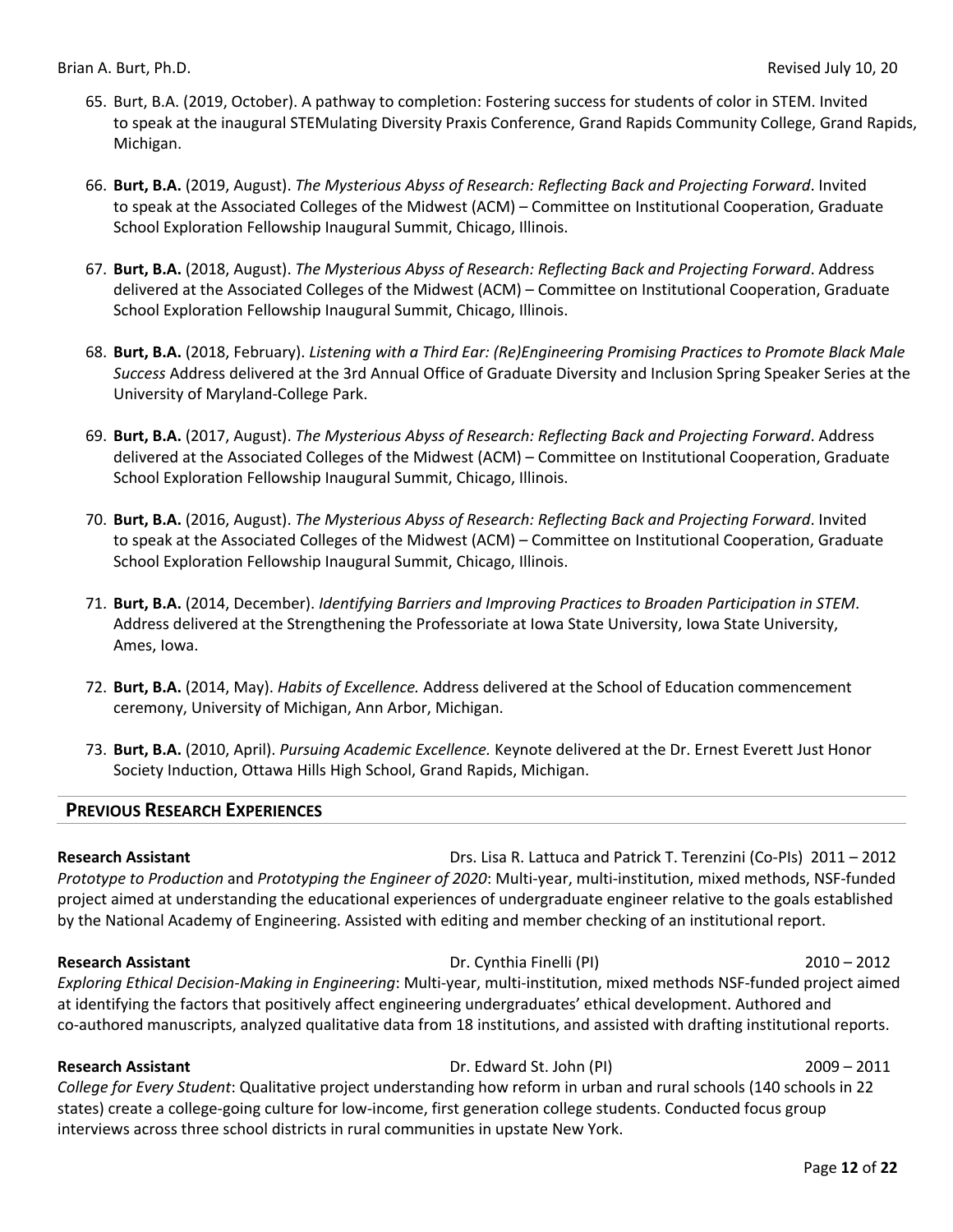**Research Assistant** Dr. Larry Rowley (PI) 2009 – 2010 *Black Male Project*: Mixed methods, theory-driven survey research project investigating Black male urban youths' academic motivations and aspirations. Contributed literature reviews for manuscripts and reports for school administrators.

**Research Assistant** Dr. Melissa Peet (PI) 2009 – 2010 *Integrative Learning and e-Portfolio*: Qualitative study evaluating the influences of students' participation in e-Portfolio. Conducted interviews, transcribed interviews, analyzed data, and helped develop a survey and assessment.

**Research Assistant** Dr. Deborah F. Carter (PI) 2008 – 2009 *Broadening Access to Science* and *Transitions to College*: Qualitative project investigating the influences of participation in an undergraduate summer research program. Conducted interviews and coded data.

#### **Research Assistant** Dr. Sharon Fries-Britt (PI) 2004 – 2008

*Black Physicists Project*: Multi-year qualitative study aimed at understanding the factors that contribute to and impede Black and Latino students in physics. Assisted with data collection at the National Black Physicists Conference and wrote literature reviews.

**Research Assistant** Drs. Sharon Fries-Britt, Jeff Milem, Laura Perna, and John Williams (Co-PIs) 2005

*The Status of Race Equity and Diversity in Public Higher Education in the South*: Multi-institution, mixed methods, Lumina-funded study examining current policies and practices of institutions in southern states, post-Brown vs. Board of Education 1954 decision. Assisted with data collection at one institutional site.

### **TEACHING**

*Italics* denotes when instructor average was above the School of Education mean

#### Course Instructor – University of Wisconsin-Madison

**Introduction to Higher and Postsecondary Education** – ELPA 701 (required for Higher Education Master's and Doctoral students)

Fall 2019 – 24 students

- "How effective were the teaching methods in this course?" *4.75*/5.00
- "How much has this course helped improve your ability to communicate clearly in ways appropriate to your field of study or field of practice?" *4.65*/5.00
- "How much did the instructor model sensitivity to diverse backgrounds?" *4.9*/5.00

#### Course Instructor – Iowa State University

**Introduction to Student Affairs –** Hg Ed 574 (required for Student Affairs Master's students)

Fall 2018 – 15 students

- "Overall, the instructor has been an effective teacher" *4.64*/5.00
- "Overall, this course has been effective in advancing my learning" *4.18*/5.00
- "The instructor shows respect and concern for students" *4.91*/5.00

Fall 2017 – 29 students

- "Overall, the instructor has been an effective teacher" *4.80*/5.00
- "Overall, this course has been effective in advancing my learning" *4.60*/5.00
- "The instructor shows respect and concern for students" *4.9*/5.00

**Qualitative Research Methodology** – Res Ev 580 (included graduate students from disciplines across the university)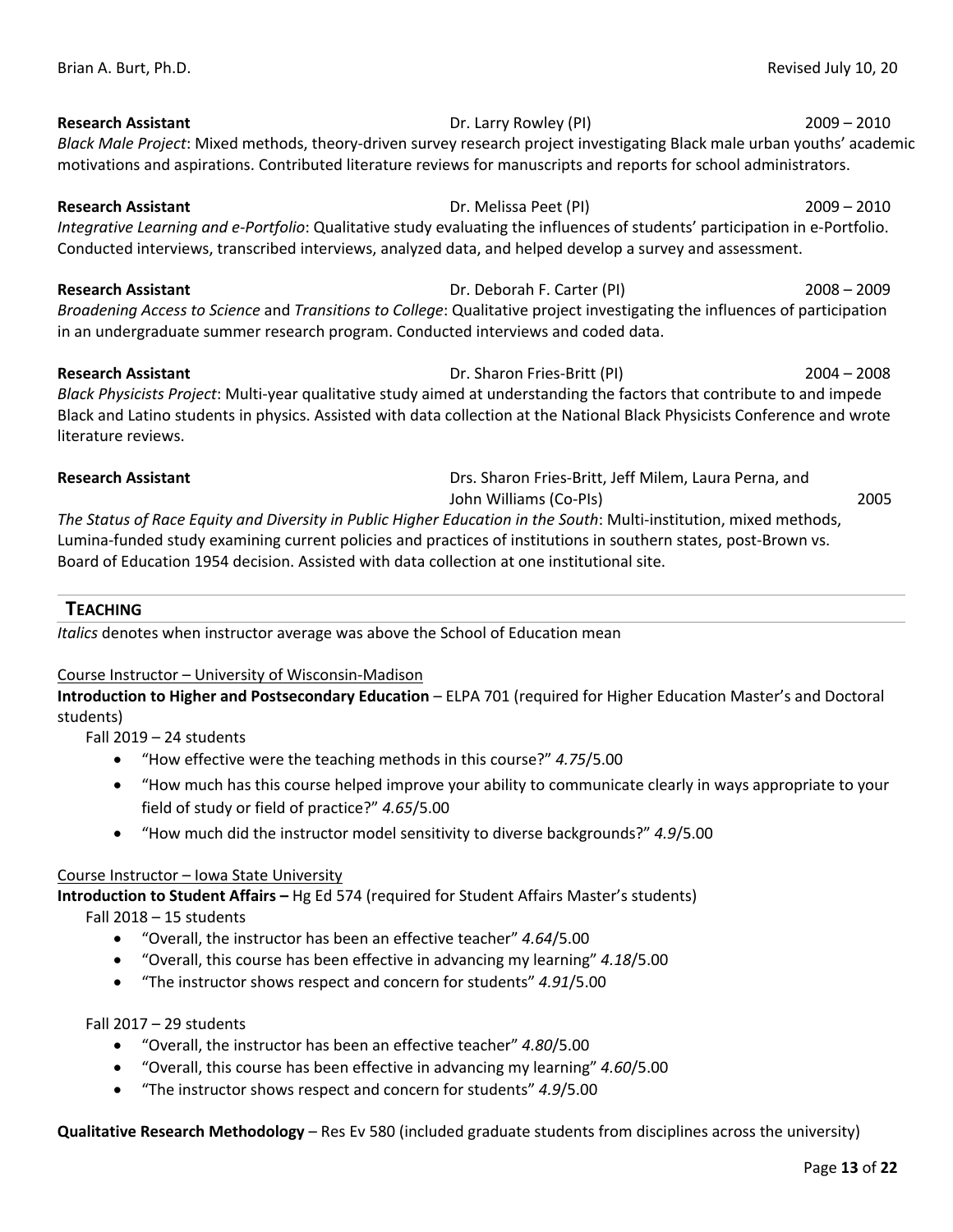Spring 2018 – 9 students

- "Overall, the instructor has been an effective teacher" *4.20*/5.00
- "Overall, this course has been effective in advancing my learning" *4.60*/5.00
- "The instructor shows respect and concern for students" *4.20*/5.00

Spring 2016 – 5 students (required for School of Education doctoral students)

- "Overall, the instructor has been an effective teacher" *4.67*/5.00
- "Overall, this course has been effective in advancing my learning" *4.67*/5.00
- "The instructor shows respect and concern for students" *4.67*/5.00

Fall 2015 – 16 students

- "Overall, the instructor has been an effective teacher" *4.73*/5.00
- "Overall, this course has been effective in advancing my learning" *4.67*/5.00
- "The instructor shows respect and concern for students" *4.67*/5.00

Spring 2015 - 12 students

- "Overall, the instructor has been an effective teacher" *4.70*/5.00
- "Overall, this course has been effective in advancing my learning" *4.70*/5.00
- "The instructor shows respect and concern for students" *4.50*/5.00

**Equity, Diversity, and Inclusion** – HG ED 573 (required for Student Affairs Master's students) Fall 2015 – 15 students

- "Overall, the instructor has been an effective teacher" *5.00*/5.00
- "Overall, this course has been effective in advancing my learning" *5.00*/5.00
- "The instructor shows respect and concern for students" *4.67*/5.00

**Students in American Higher Education** – HG ED 578 (elective course had Master's and doctoral students) Spring 2015 – 7 students

- "Overall, the instructor has been an effective teacher" *4.50*/5.0
- "Overall, this course has been effective in advancing my learning" *4.25*/5.0
- "The instructor shows respect and concern for students" *5.00*/5.00

**College Student Development I** – HG ED 576 (required for Student Affairs Master's students)

Fall 2014 – 17 students

- "Overall, the instructor has been an effective teacher" *4.69*/5.00
- "Overall, this course has been effective in advancing my learning" *4.62*/5.00
- "The instructor shows respect and concern for students" *4.85*/5.00

#### Graduate Student Instructor

**Introduction to Higher Education** – EDUC 561 (2011)

**Course Instructor**: Dr. Lisa R. Lattuca

University of Michigan, Center for the Study of Higher and Postsecondary Education

This course was required for Master's students. Responsibilities included: participate in development of course (i.e. syllabus, assignments), contribute to weekly course preparation; assess students' written assignments; respond to student questions and provide individual instruction in office hours; and, present mini-lectures.

#### Pre-Professional

**AP Senior English; Honors Sophomore English; Remedial Reading** (2004) **Mentor Teacher**: Rick Weinheimer Columbus North High School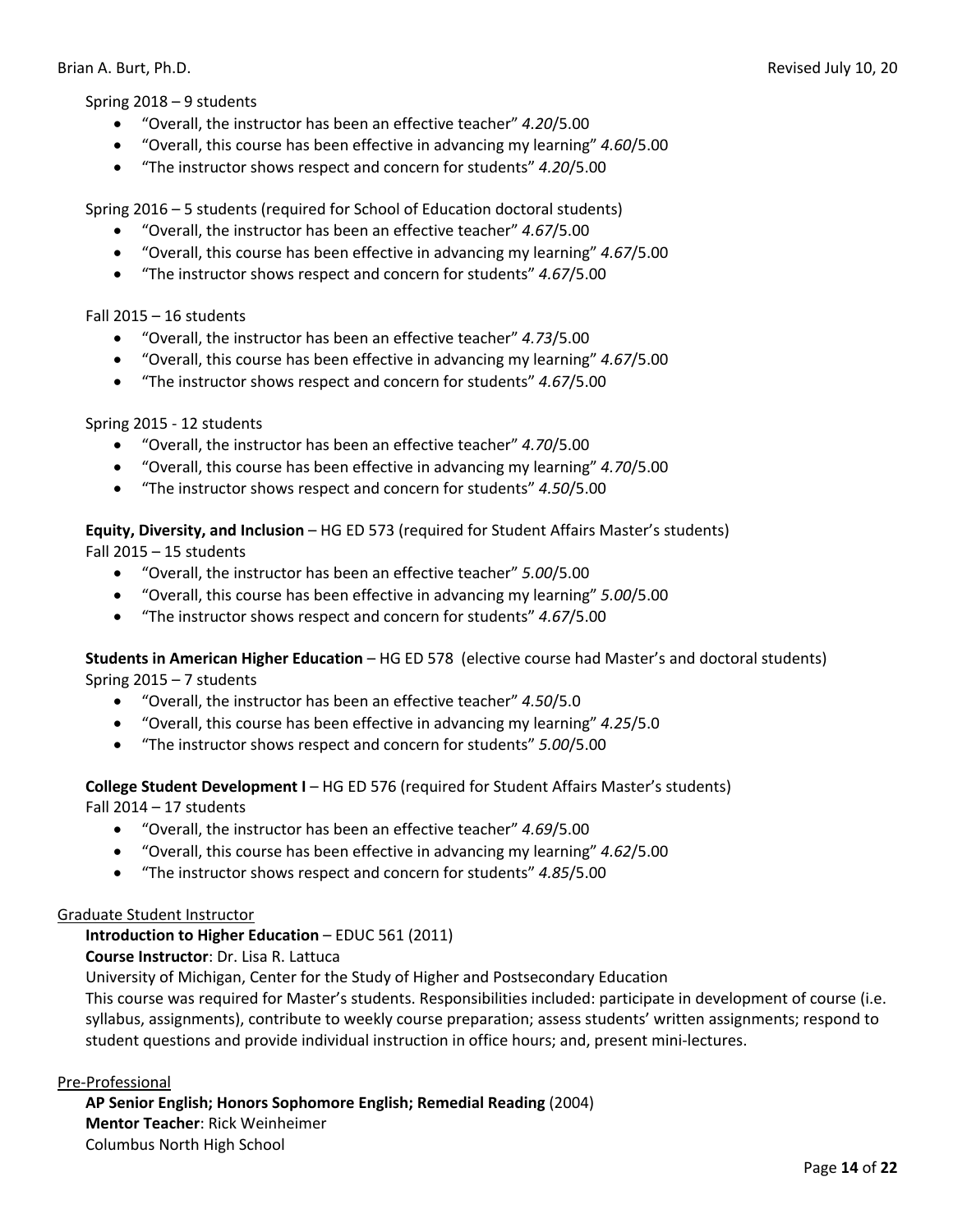Taught 5 courses to fulfill the requirements of Bachelors of Science in Secondary English education. Responsibilities included: create daily lesson plans that fit within weekly and unit goals; implement various instructional pedagogies (e.g., lecture, discussion, active-learning); create and execute several forms of assessment.

#### **Introduction to Education** (2003)

#### **Course Instructor**: Brian A. Burt

Freshman Interest Group, Indiana University-Bloomington

This leadership course was an elective for undergraduate students, focused on the transition from high school to college. Responsibilities included: development of course (i.e. syllabus, assignments, community building activities), create weekly lesson plans; lecture and facilitate discussions; assess students' written and oral assignments; and, respond to student questions.

**Conversations on Race** (2002)

**Co-Instructor**: Bill Shipton

Indiana University-Bloomington

This course was an elective for undergraduate students interested in discussing their personal experiences with race and learning to improve the campus racial climate. Responsibilities included: participate in weekly course preparation; facilitate discussions.

#### Classroom Guest Lectures

**Introduction to Research** – ORL 5521 (2017, September) **Course Instructor**: Dr. Corbin Campbell *Teachers College, Columbia University, Higher and Postsecondary Education Program* Discussed the elements, benefits, and challenges of conducting rigorous qualitative research.

#### **Qualitative Case Study** – EPY 729 (2013, September)

**Course Instructor:** Dr. Kim Nehls *University of Nevada Las Vegas, Department of Educational Psychology and Higher Education* Discussed my ethnographic dissertation study.

#### **Qualitative Methods in Educational Research** – EDUC 792 (2012, October)

**Course Instructor:** Dr. Lisa Lattuca *University of Michigan, Center for the Study of Higher and Postsecondary Education* Discussed my dissertation pilot study.

**History and Philosophy of Higher and Postsecondary Education** – EDUC 661 (2011, September) **Course Instructor:** Dr. Ed St. John *University of Michigan, Center for the Study of Higher and Postsecondary Education*

Discussed the research design and final paper from my course experience.

#### **History and Philosophy of Higher and Postsecondary Education** – EDUC 661 (2010, January) **Course Instructor:** Dr. Ed St. John *University of Michigan, Center for the Study of Higher and Postsecondary Education*

Discussed the research design and final paper from my course experience.

#### **ADVISING**

\* *Denotes graduated*

+ *Outside of Department*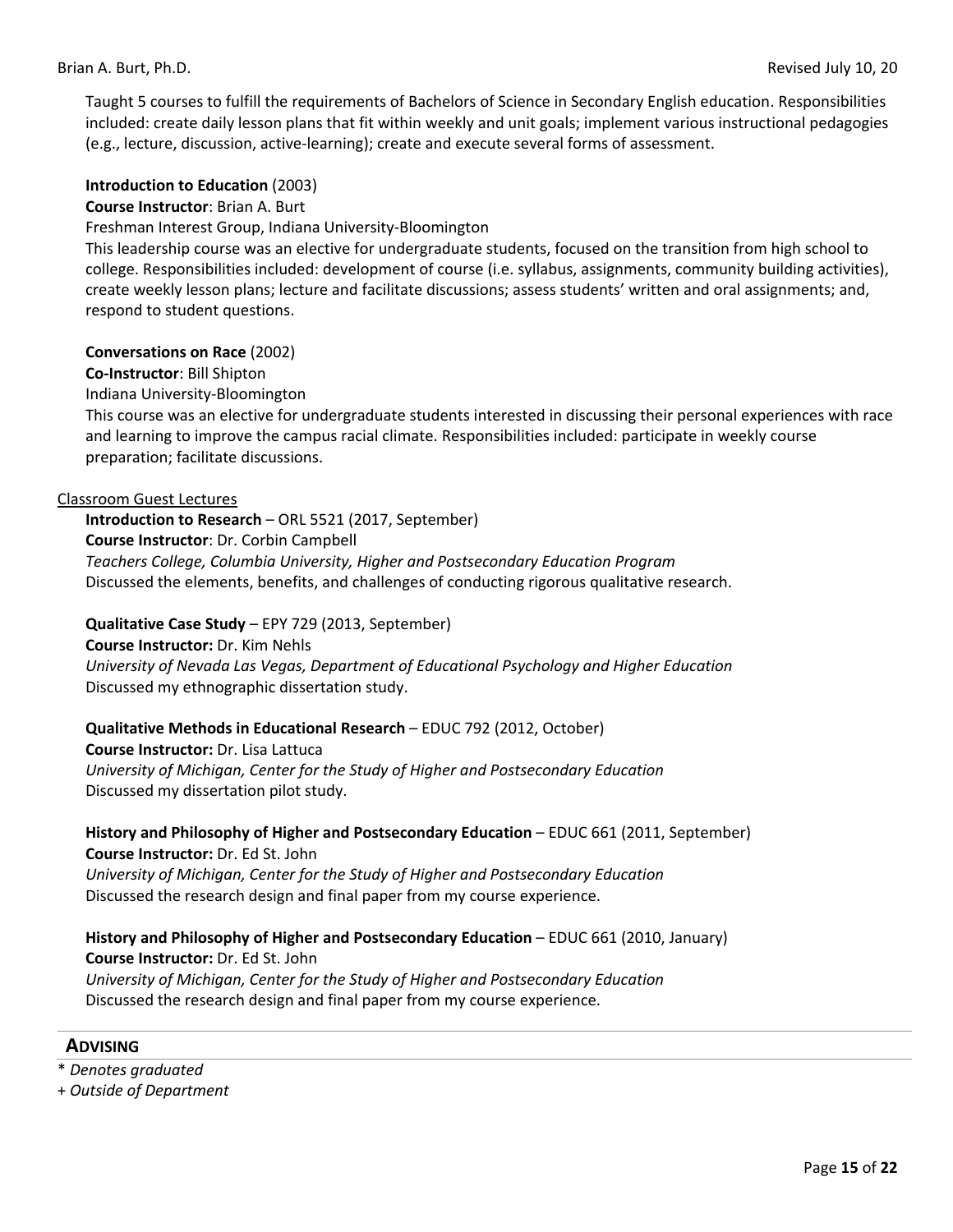#### Brian A. Burt, Ph.D. **Brian A. Burt, Ph.D.** Revised July 10, 20

## **University of Wisconsin-Madison**

Doctoral (Major Professor) Blayne Stone Jr. Joshua Wallace

Doctoral Dissertation Committee Member Chris Barnes

#### **Iowa State University**

Doctoral (Major Professor) Jarrel Johnson (Spencer Dissertation Fellowship Recipient)

Doctoral Dissertation Committee Member

\*Jennifer Beck \*Holly Hedberg Eklund L. Wesley Harris Rhonda McRina \*Shaohua Pei \*Shawna Saad \*+Wijdan Tawfiq Master's Advisees \*Anne Bonanno \*Daniel Carney \*Lauren Henry \*Brandon Johnson \*Amanda Kelly \*Alexander Knight \*Julia Lapham \*Carlie Lavin \*Norma Garcia Tellez \*DeAnna Marguglio \*Joshua Matos \*Dianys Padro \*Alexandra Polk

- \*Nehemiah Thurston (Accepted into Doctoral Program)
- \*Kirby Thomas
- \*Ye Zhao

## **MEDIA AND PRESS**

- 1. "Applying for Competitive Dissertation Fellowships: 5 Key Tips," published by Higher Education Jobs (June 2, 2020)
- 2. "Porchtraits' a Snapshot of our School of Education Community," published by School of Education at the University of Wisconsin-Madison (April, 2020)
- 3. "UW-Madison's Burt to be inducted into Martin Luther King Jr. Collegium of Scholars," published by School of Education at the University of Wisconsin-Madison (April, 2020)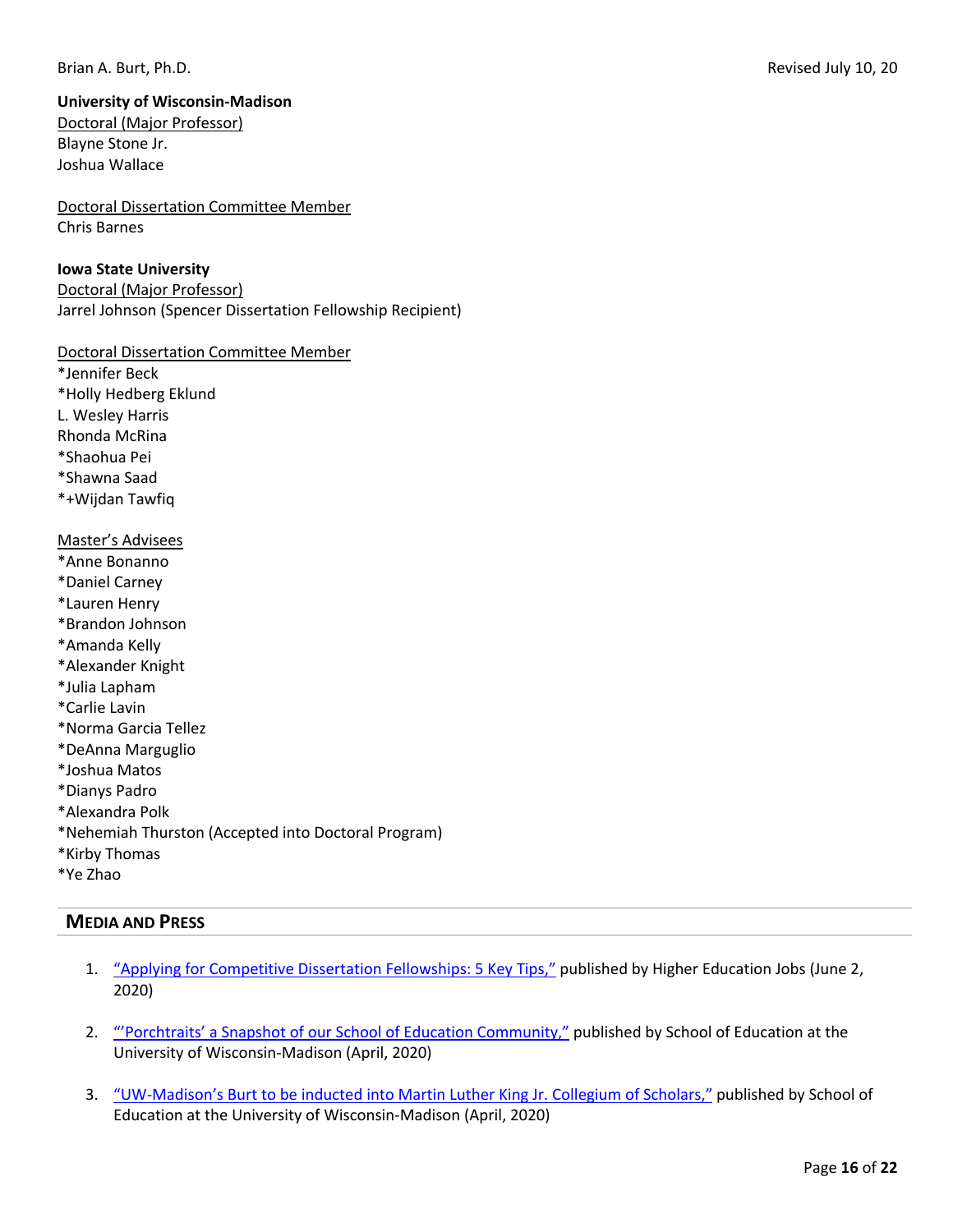- 4. "STEMulating Diversity Praxis: Lessons from Black Men in Engineering Graduate Programs," inaugural presentation delivered at Grand Rapids Community College, shared via YouTube (October 31, 2019)
- 5. "Person of the Week: Dr. Brian A. Burt," published by Grander Magazine (October 25, 2019)
- 6. "Burt to receive Exemplar Award from Indiana University's Neal-Marshall Alumni Club," published by School of Education at the University of Wisconsin-Madison (October 3, 2019)
- 7. "School of Education greets 13 new faculty members," published by School of Education at the University of Wisconsin-Madison (August 28, 2019)
- 8. "Inclusive approaches to reviewing scholarship: A new guide," published by Accelerating Systemic Change in STEM Higher Education (May 29, 2019)
- 9. "Exploring diversity in STEM," published by Rackham Graduate School, University of Michigan (March 13, 2019)
- 10. "Dr. Brian A. Burt: A Focused Future," published by Diverse Issues in Higher Education (January 29, 2019).
- 11. "Brian Burt cited as Emerging Scholar by Diverse: Issues in Higher Education," published by College of Human Sciences at Iowa State University (January 24, 2019)
- 12. "Brian Burt opens 11<sup>th</sup> annual Visiting Faculty Scholars of Color series," published by University of Pennsylvania Graduate School of Education (November 12, 2018).
- 13. "ISU researchers: Racism is rampant in higher education," story aired and published on KCCI.com (Des Moines, IA news station) (June 8, 2018)
- 14. "Research Course at AERA Proves Successful 11 Years Later," published by Diverse Issues in Higher Education (April 19, 2018)
- 15. "Study Reveals Obstacles Faced by Black Men in Doctoral Programs in Engineering," published by Journal of Blacks in Higher Education (April 16, 2018)
- 16. "Iowa State's College of Engineering Produces Record Number of NSF CAREER Award Winners in 2018," published by the Office of the Vice President for Research at Iowa State University (April 12, 2018)
- 17. "Experience of Black Doctoral Students Underscores the Need to Increase Diversity in STEM Fields," published by Iowa State University News Service (April 10, 2018)
- 18. "Study Explores Challenges to Black Graduate Engineering Students," published by Diverse Issues in Higher Education (April 10, 2018)
- 19. "Fueling the fire: Securing grant funding to ignite your research," panel presentation held at the International Colloquium on Black Males in Education, shared via YouTube (November 13, 2017)
- 20. "Faculty Experience in the College of Human Sciences at Iowa State University," published by College of Human Sciences at Iowa State University (December 20, 2017)
- 21. "College of Human Science's human scientists of color held their first networking and mentoring event," published by the Iowa State Daily at Iowa State University (October 2, 2017)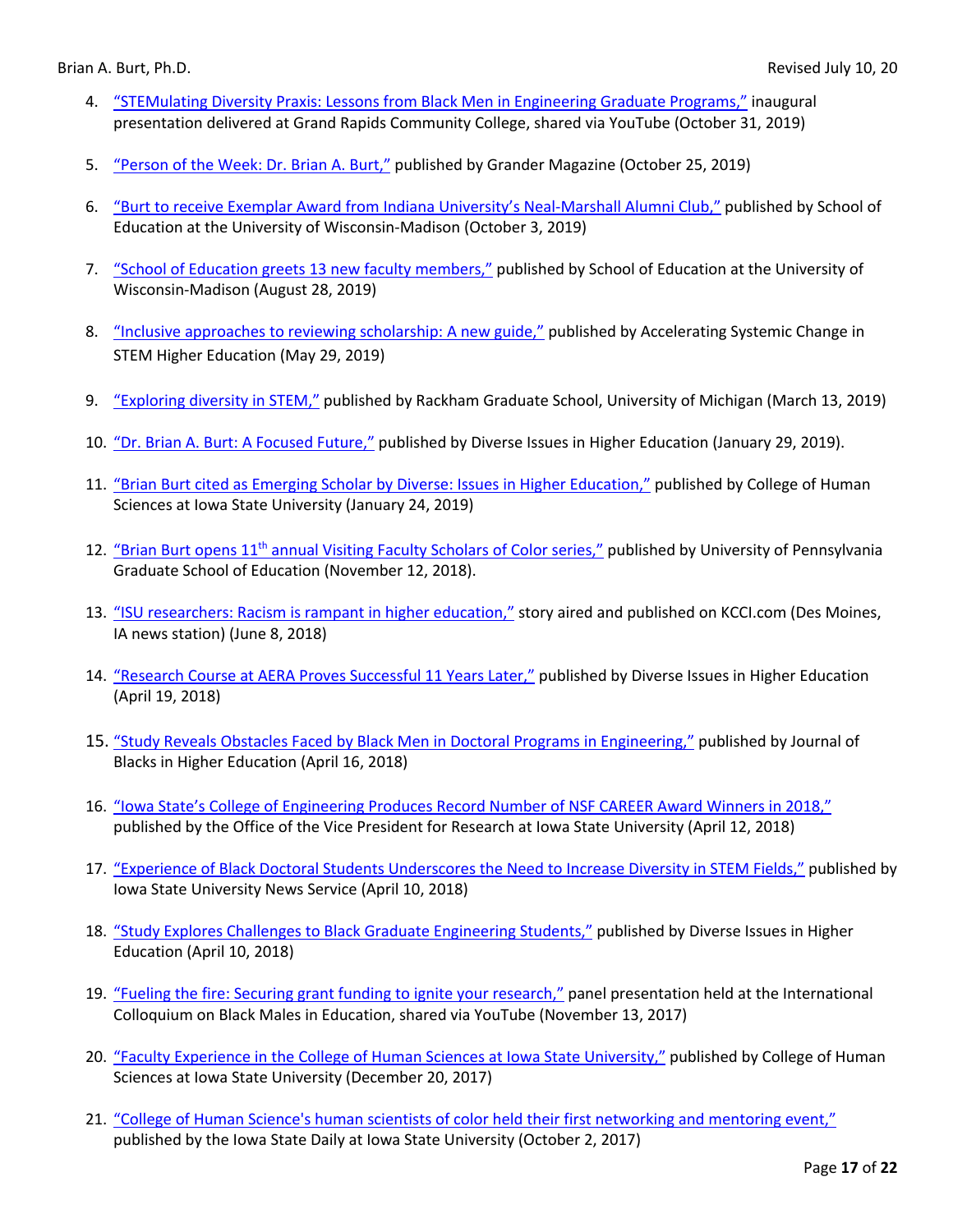- 22. "Mentoring the mentors," published by the Chronicle of Higher Education (April 23, 2017)
- 23. "156 early career engineering researchers to journey to frontiers of their fields, chart new paths," published by the National Science Foundation (April 5, 2017)
- 24. "Iowa State professor makes difference in lives of Black students on campus," published by the Iowa State Daily at Iowa State University (February 19, 2017)
- 25. "Iowa State assistant professor receives National Science Foundation award," published by the Iowa State Daily at Iowa State University (February 3, 2017)
- 26. "Iowa State professor to lead 'transformative' NSF project," published by the College of Human Sciences at Iowa State University (January 30, 2017)
- 27. "Faculty Focus," published by College of Human Sciences at Iowa State University (December 1, 2016)
- 28. "Iowa State shares research about higher education policy and practice," published by College of Human Sciences at Iowa State University (November 9, 2016)
- 29. "Research to drive systemic change in STEM diversity," published by College of Human Sciences at Iowa State University (November 7, 2016)
- 30. "Faculty win four new NSF grants (and nearly \$10M) to increase STEM diversity among students and faculty," published by the Academic Affairs Blog (a blog from Senior Vice President and Provost Jonathan Wickert) (October 2016)
- 31. "Iowa State nets \$9.6 million to increase STEM diversity, prepare future faculty," published by the Iowa State University news (October 10, 2016)
- 32. "Workshop focuses on 'Sustaining the Academic Pipeline'," published by the Iowa State Daily Press (September 7, 2016)
- 33. "Workshops aim to improve career advancement among graduate students, faculty of color," published by the College of Human Sciences at Iowa State University (August 22, 2016)
- 34. "Iowa State University receives \$2 million National Science Foundation grant to transform approaches to teaching and learning in electrical and computer engineering," published by the College of Engineering at Iowa State University (June 23, 2016)
- 35. "Seed Grant Project Informed by Microaggressions Paper, Presentations," published by IOWA EPSCoR (May 6, 2015)
- 36. "Burt named fellow by the National Academy of Education," published by the College of Human Sciences at Iowa State University (May 2, 2016)
- 37. "Higher Education Grants of Interest to African Americans," published by the Journal of Blacks in Higher Education (February 25, 2015)
- 38. "CIC 2013-2014 Annual Report," highlighted in the annual report of the Committee on Institutional Cooperation (February 24, 2015)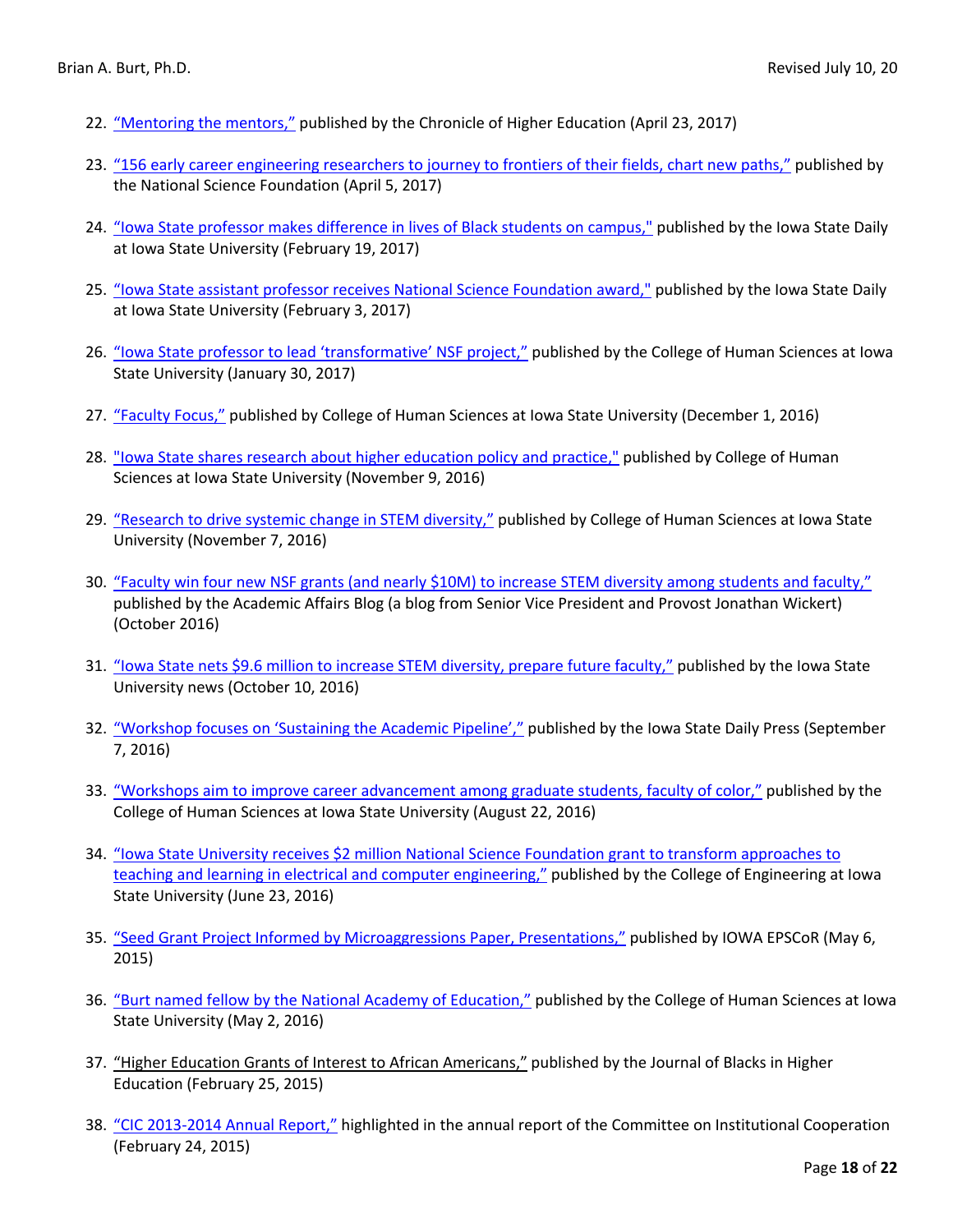- 39. "Brian Burt Receives Recognition from Iowa EPSCoR," published by the School of Education at Iowa State University (February 17, 2015)
- 40. "Iowa NSF EPSCoR Seed Grant Draws Attention to Underrepresented Voices," published by IOWA EPSCoR (February 6, 2015)
- 41. "Brian Burt and ISU Alum Jerlando Jackson Participate in Men of Color summit," published by the School of Education at Iowa State University (January 20, 2015)
- 42. "Three New Assistant Professors at Iowa State University," published by the Journal of Blacks in Higher Education (November 11, 2014)
- 43. "BET Mentions SoE Professor," published by the School of Education at Iowa State University (October 14, 2014)
- 44. "From SROP to Ph.D. -Brian Burt's Journey to Assistant Professor," published by the Committee on Institutional Cooperation (October 14, 2014)
- 45. "SOE Professor Presents at International Colloquium on Black Males in Education," published by the School of Education at Iowa State University (October 7, 2014)
- 46. "'Brilliant is the New Black' Showcases Black Men Scientists," published by BET.com (October 7, 2014)
- 47. "Brilliant is the New Black," provided the forward and am featured (October 6, 2014)
- 48. "New Professor Studies How Relationships Affect College Success," published by the College of Human Sciences at Iowa State University (September 22, 2014)
- 49. "Brian Burt, Choosing College as a Profession," published by the Grand Rapids Community Foundation (August 20, 2014)

#### **PROFESSIONAL LEADERSHIP**

| Graduate Student Representative, | Association for the Study of Higher Education | $2011 - 2013$ |
|----------------------------------|-----------------------------------------------|---------------|
| Board of Directors               |                                               |               |

#### **SERVICE**

| Field                        |                                                        |      |
|------------------------------|--------------------------------------------------------|------|
| Ad-hoc Reviewer              | <b>Educational Researcher</b>                          | 2020 |
| Ad-hoc Reviewer              | Journal of Women and Minorities in Science and         | 2020 |
|                              | Engineering                                            |      |
| <b>Advisory Board Member</b> | National Science Foundation grant (led by Dr. Cheryl   | 2019 |
|                              | Gomillion)                                             |      |
| Ad-hoc Reviewer              | Advances in Engineering Education                      | 2019 |
| <b>Invited Participant</b>   | "Breaking down silos: A working meeting to enhance     | 2019 |
|                              | research capacity for systemic change in undergraduate |      |
|                              | STEM education," NSF                                   |      |
| <b>Invited Participant</b>   |                                                        | 2018 |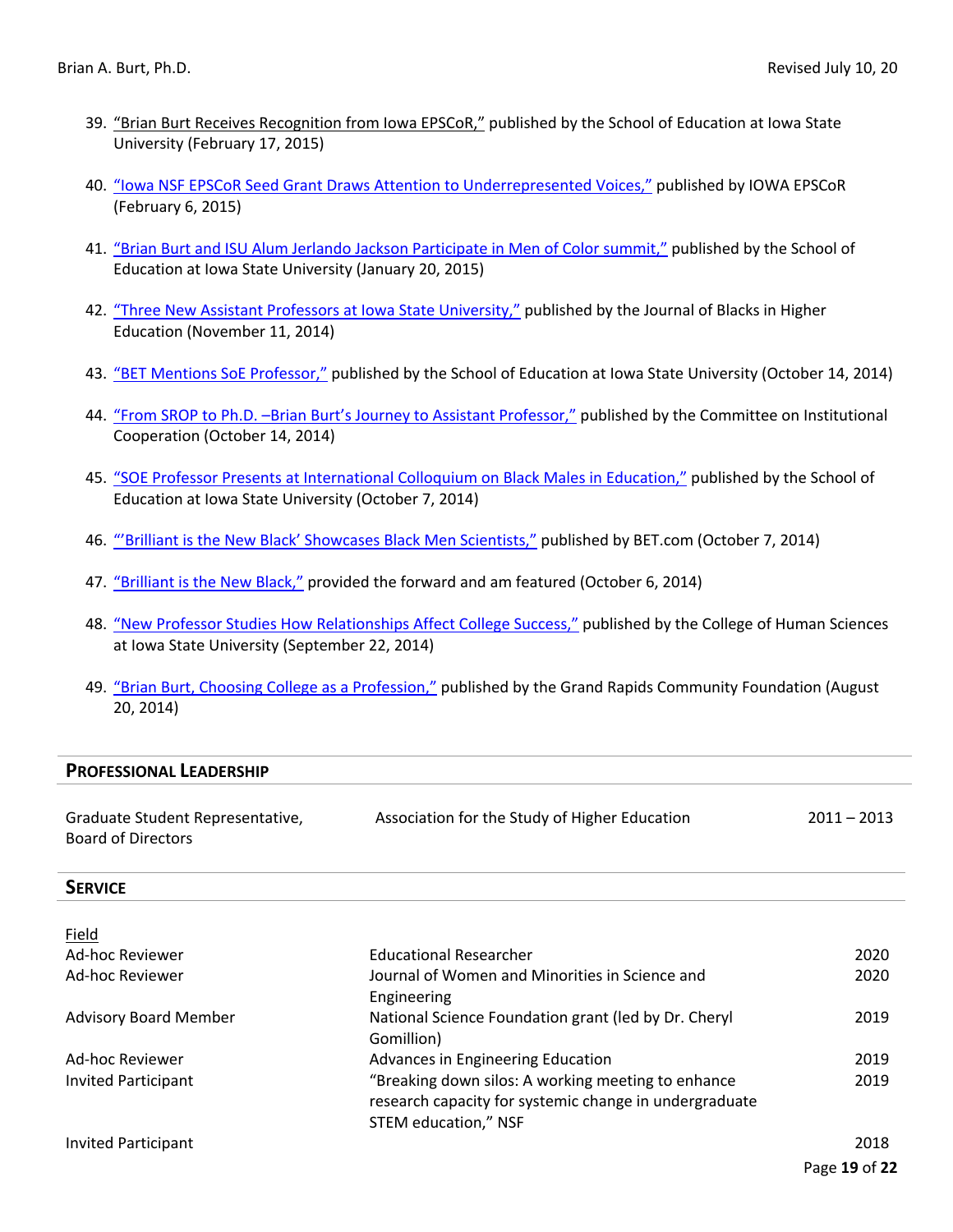Editorial Board Member Ad-hoc Reviewer Ad-hoc Reviewer Ad-hoc Reviewer Faculty Mentor

Advisory Board Member Ad-hoc Reviewer Ad-hoc Reviewer Grant/Panel Reviewer Panelist

Ad-hoc Reviewer Participant Ad-hoc Reviewer Ad-hoc Reviewer Ad-hoc Reviewer

# **Association**

| Discussant                                 | American Educational Research Association     | 2020           |
|--------------------------------------------|-----------------------------------------------|----------------|
| <b>Discussant</b>                          | Association for the Study of Higher Education | 2018-present   |
| Program Committee Section Co-Chair         | Association for the Study of Higher Education | 2017           |
| Division J, Conference Program Section 1   | American Educational Research Association     | 2016           |
| Co-Chair                                   |                                               |                |
| Session Moderator                          | American Society of Engineering Education     | 2016           |
| <b>Proposal Reviewer</b>                   | American Society of Engineering Education     | 2016, 2010     |
| <b>Community Engagement Ad-hoc</b>         | Association for the Study of Higher Education | 2014           |
| Committee                                  |                                               |                |
| <b>Community Service Project Committee</b> | Association for the Study of Higher Education | 2013           |
| Member                                     |                                               |                |
| <b>Awards Committee Member</b>             | Association for the Study of Higher Education | 2013           |
| <b>Proposal Reviewer</b>                   | Association for the Study of Higher Education | 2012 – Present |
| Session Chair                              | Association for the Study of Higher Education | 2012 - 2014    |
| Roundtable Discussant: NUFP and SALT       | National Association of Student Personnel     | 2011           |
| Pre-Conference                             | Administrators                                |                |

"The science of effective mentoring in STEMM," National Academies of Science, Engineering, and

American Educational Research Association (AERJ)

"Preparing for NSF CAREER Award" Roundtable,

Studies in Graduate and Postdoctoral Education

Spencer Postdoctoral Fellowship Information Session

International Journal of Qualitative Studies in Education

PROMISE Summer Success Institute, System of Maryland National Science Foundation grant (led by Dr. Julie Park)

Equity & Excellence in Education Journal of Negro Education

Journal of Higher Education

National Science Foundation

(AERA conference 2017)

Journal of Diversity in Higher Education

American Educational Research Journal RISE for Boys and Men of Color (Think Tank)

Journal of Engineering Education

Race, Ethnicity and Education

Mathematics

#### University Review Committee Planning Committee and Panelist Panelist Panelist Faculty Mentor Committee Member Speaker and Facilitator Committee Member Edward Bouchet Graduate Honor Society Broader Impacts Workshop "How I got started," ISU Preparing Future Faculty Career Panel, ISU Postdoc Association Preparing Future Faculty College of Human Sciences Week "Faculty of Color" Mentoring Underrepresented Minority Graduate Students, Iowa State University 2020 2017 2017 2017 2017 2017 2017, 2015

2018-2020 2018

2018

2017 2017, 2019 2017

> 2015 2015

2018-present 2018-present

2017-present 2016-present

> 2017, 2018 2016

2016-present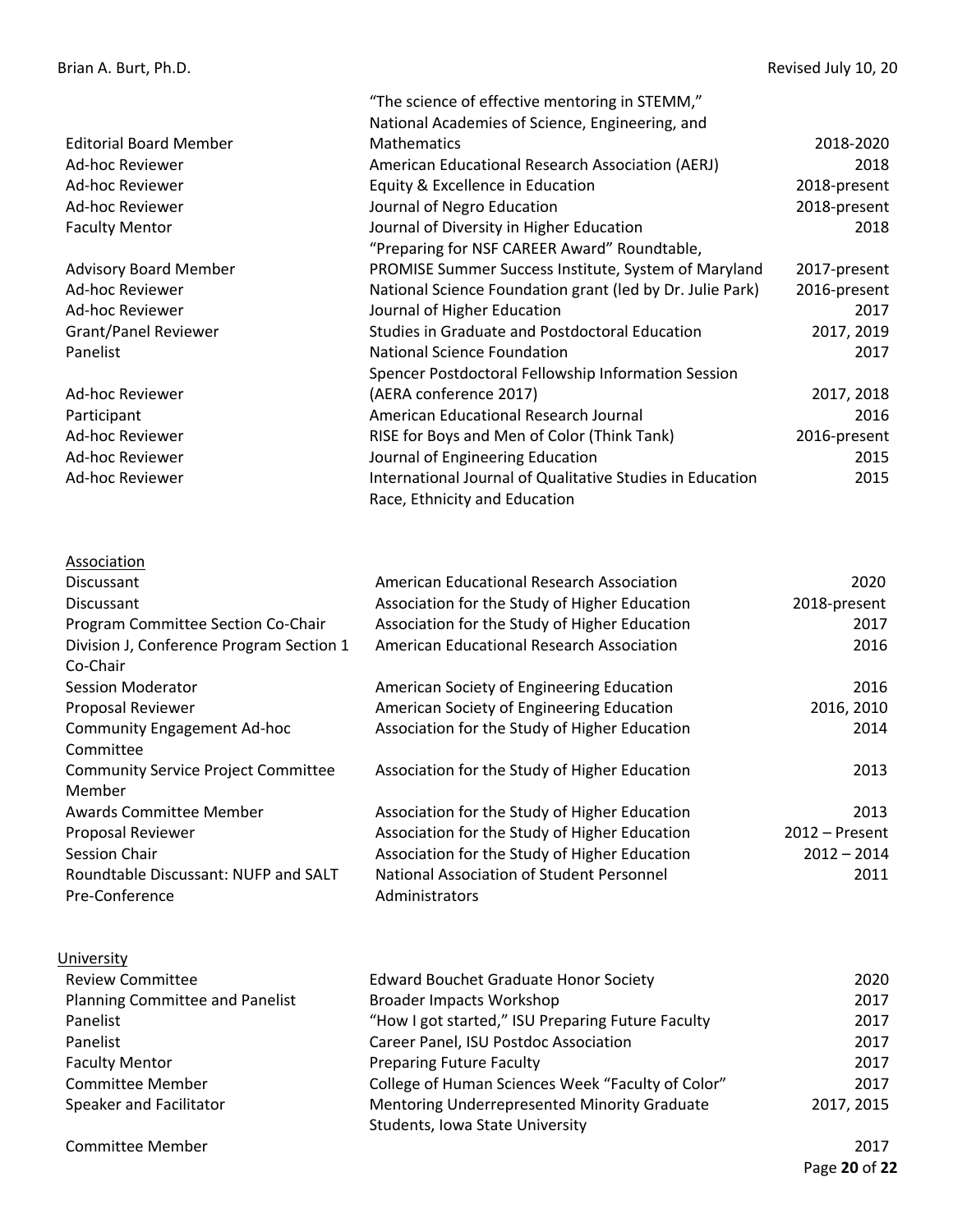|                                                            | Black Faculty and Staff Association - Welcome          |                       |
|------------------------------------------------------------|--------------------------------------------------------|-----------------------|
| Lecturer                                                   | Committee                                              | 2016                  |
|                                                            | Mellon Mays Undergraduate Fellowship (MMUF)            |                       |
| Facilitator                                                | scholars, Connecticut College                          | 2016                  |
|                                                            | "Sentipensante Pedagogy (sensing/thinking): Education  |                       |
|                                                            | for Wholeness, Social Justice, and Liberation,"        |                       |
| <b>Faculty Committee Member</b>                            | LSAMP/IINSPIRE Annual Conference                       | $2015 - 2016$         |
| <b>Evaluation Team Member</b>                              | ISU NCORE Faculty Professional Development Team        | $2015 - 2016$         |
| <b>Diversity Task Force Member</b>                         | INSPIRE LSAMP, Iowa State University                   | $2015 - 2016$         |
| <b>Faculty Mentor</b>                                      | <b>IOWA NSF EPSCOR</b>                                 | $2015 - 2016$         |
| Faculty Participant, Selected by the                       | Cyclones Connect (Multicultural student athletes)      | 2015                  |
| Office of the Senior Vice President and                    | National Conference on Race and Ethnicity in American  |                       |
| Provost, Iowa State University                             | Higher Education: Washington, D.C.                     |                       |
| Representative of Rackham Graduate                         |                                                        | 2013                  |
| School, University of Michigan                             | National Black Graduate Student Association Conference |                       |
|                                                            | Graduate School Fair: Dearborn, MI                     |                       |
| Lecturer                                                   | "Going to College" Wolverine Express Workshop: Center  | 2011                  |
|                                                            | for Educational Outreach, University of Michigan       |                       |
| Panelist                                                   | "Going to Graduate School" Leaders and Best Retention  | 2009                  |
|                                                            | Program: University of Michigan                        |                       |
| <b>Staff Participant</b>                                   | Black Male Initiative: Undergraduate Retention         | $2004 - 2008$         |
|                                                            | Program, University of Maryland- College Park          |                       |
| <b>Board Appointment</b>                                   | Board of Aeons, Advisory Board to the University       | $2002 - 2004$         |
|                                                            | Chancellor: Indiana University-Bloomington             |                       |
|                                                            |                                                        |                       |
|                                                            |                                                        |                       |
| School                                                     |                                                        |                       |
| <b>Committee Member</b>                                    | <b>WCER Fellows Selection</b>                          | 2019 - present        |
| <b>Guest Lecturer</b>                                      | <b>WCER Fellows Program</b>                            | 2019                  |
|                                                            | Long-term planning, School of Education, Iowa State    | 2017                  |
| <b>Committee Member</b>                                    | University                                             |                       |
|                                                            | Graduate Student Scholarships, School of Education,    | 2017                  |
| <b>Committee Member</b>                                    | Iowa State University                                  |                       |
|                                                            | "The Academic Job Search: Life after SoE," School of   | 2017                  |
| Speaker                                                    | <b>Education, University of Michigan</b>               |                       |
|                                                            | Budget Committee, School of Education, Iowa State      | $2015 - 2017$         |
| <b>Committee Member</b>                                    | University                                             |                       |
|                                                            | Associate Director of the School of Education Search,  | 2015                  |
| <b>Committee Member</b>                                    | Iowa State University                                  |                       |
|                                                            | "Going to Graduate School" Black Student Network       | 2012                  |
| Panelist                                                   | Program: Teacher's College, Columbia University        |                       |
|                                                            | School of Education, University of Michigan            | $2009 - 2011$         |
| <b>Orientation Ambassador</b>                              |                                                        |                       |
|                                                            | School of Education, University of Michigan            | 2011                  |
| Internal Review Invited Participant                        |                                                        | 2011                  |
| <b>External Review Invited Participant</b><br>Co-President | School of Education, University of Michigan            | 2010                  |
|                                                            | Becoming Educators of Tomorrow: School of Education,   |                       |
|                                                            | University of Michigan                                 |                       |
|                                                            |                                                        |                       |
| <b>Department</b>                                          |                                                        |                       |
| <b>Committee Member</b><br>Ph.D. Ambassador                | Admissions, Educational Leadership & Policy Analysis   | 2019<br>$2009 - 2014$ |